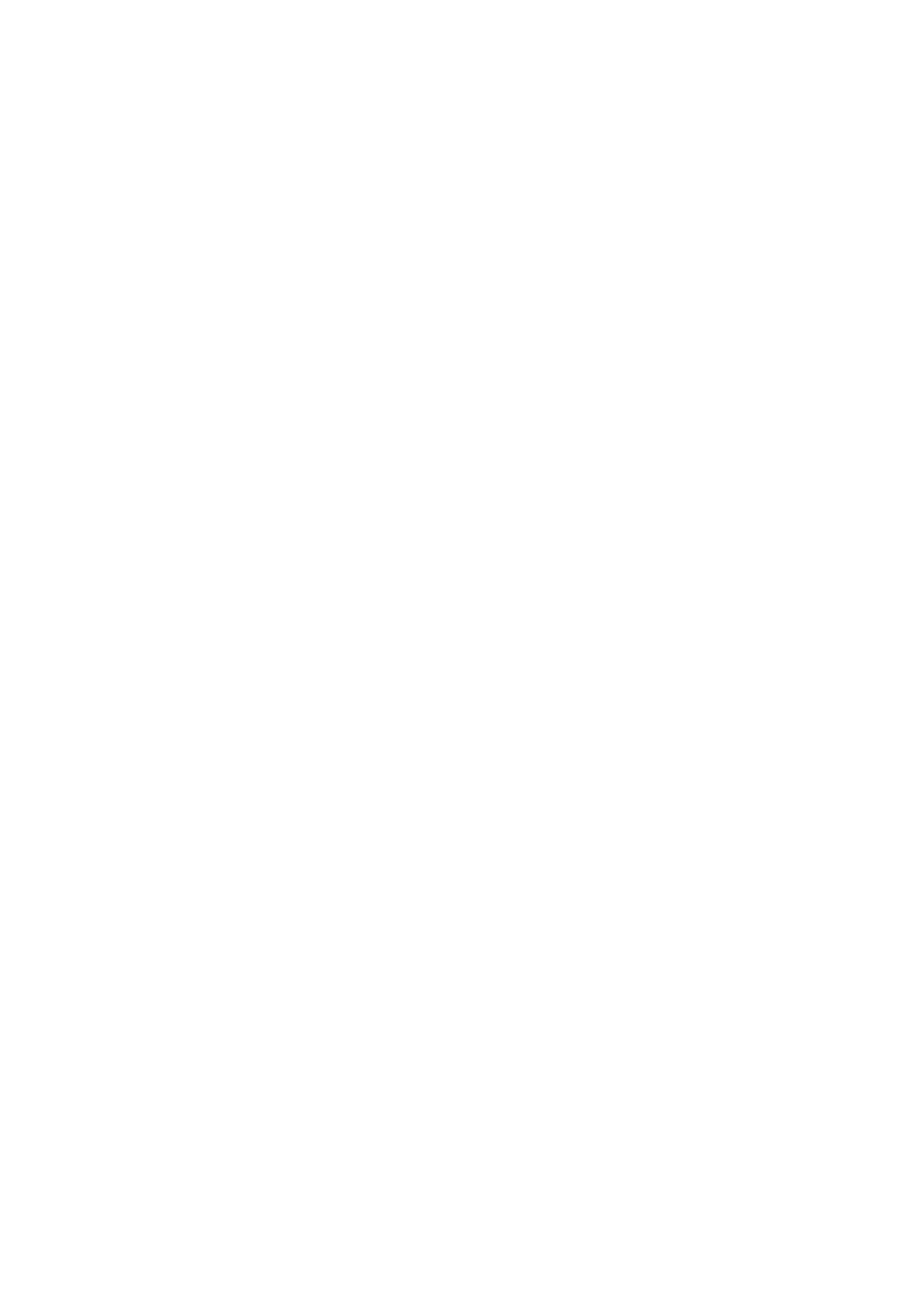## **A new foundation for accounting: Steps towards the development of a reference ontology for accounting**

Chris Partridge1 & 2

1 BORO Program, England partridge@BOROProgram.org http://www.BOROProgram.org/<br><sup>2</sup> National Research Council, LADSEB-CNR, Italy partridge@ladseb.pd.cnr.it http://www.ladseb.pd.cnr.it/infor/ontology/BusinessObjectsOntology.html

### **Abstract:**

*This paper firstly reviews the need for a radical shift in the foundations and framework of accounting's conceptual scheme. It, secondly, proposes that the foundations of the new scheme should be a reference ontology. It outlines a process – ontological analysis – for building this and illustrates how it will work with some examples.* 

### **Introduction**

 $\overline{a}$ 

The last century's revolutionary developments in information technology, particularly in computing, have led to many significant changes, and still continue to do so. There is the beginning of a recognition that they may well lead to a new accounting conceptual scheme<sup>1</sup>. There are proposals for changes afoot<sup>2</sup> – though what the final outcome will be is unclear. This purpose of this paper is to provide some insight into what the foundations of this new scheme will look like and an outline of a process for building it – the re-engineering of a reference ontology for accounting.

It firstly examines the nature of the changes. It explains how similar changes in the past provide an insight into what the accounting changes are likely to be. It explains why the changes are likely to involve both a significant precisification and a radical shift in the foundations and framework of accounting's conceptual scheme. (It also explains why the new foundations will probably provide a much better support for current and future business changes.)

It secondly proposes a process – ontological analysis – for systematically carrying out the first part of the radical shift – the re-engineering of the foundation to produce a reference ontology. It explains what this process is and why it is a suitable choice. It also illustrates how it will lead to the predicted radical shifts, taking the basic bookkeeping foundations of accounting's conceptual scheme as an example.

The work reported on here has been in gestation for some time. A first report was given in the Epilogue to (Partridge 1996), see §2 – *The accounting paradigm's debit and credit pattern*, §3 – *Accounting's ledger hierarchy*, and §4 – *Developing a new object-oriented accounting paradigm*. This drew upon almost a decade of commercial

<sup>&</sup>lt;sup>1</sup> Where this is the framework of concepts used by the accounting community to think about accounting.

<sup>2</sup> See for example, Geerts and McCarthy (2002) *An Ontological Analysis of the Primitives of the Extended-REA Enterprise Information Architecture* say on p.2 "many scholars consider it [the REA model] a more solid foundation for the enterprise information systems of the future than the traditional double-entry framework it attempts to supplant". Similar points are made in Walker and Denna (1997) *Arrivederci, Pacioli? A new accounting system is emerging.* and Andros, et al. (1992) *Reengineer your accounting, the IBM way*.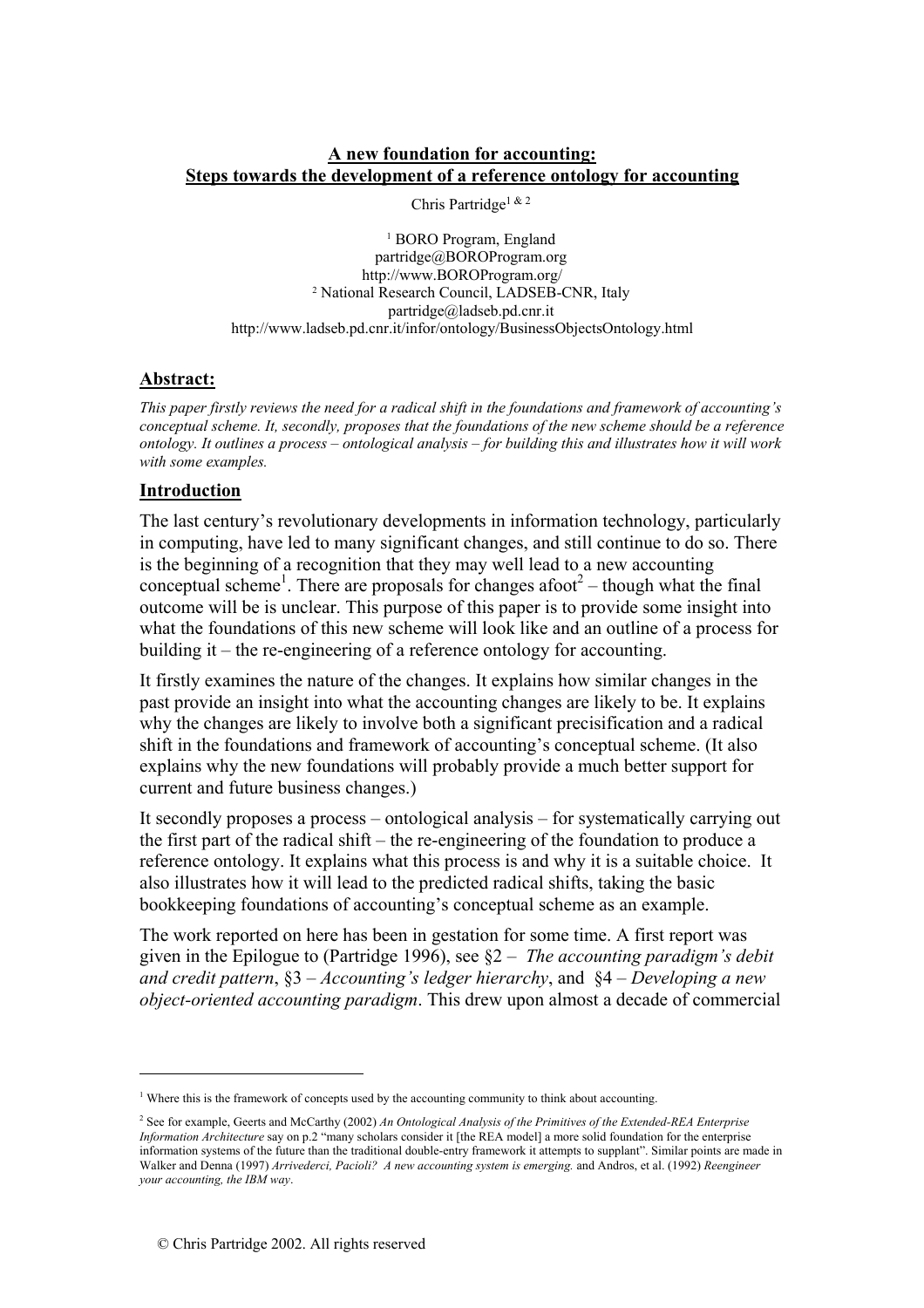work re-engineering enterprise systems using the REV-ENG methodology<sup>3</sup>. This paper presents an updated perspective taking account of more recent work.

#### **The current situation**

The current focus in both academia and commerce is not on revising the accounting scheme, but trying to accommodate the raft of changes that are impacting it. A wider variety of business practices have to be accounted for and, with globalisation, there is a growing demand to find a common standard that can be accepted globally. These changes have, in large part, been enabled by revolutionary innovation in information technology. This is not the only change IT has brought to accounting. It has also led to a higher degree of formality and precision in the specification of the existing and new accounting procedures, which is needed for them to be implemented in computer applications. These changes have placed enormous pressure on both the accounting scheme<sup>4</sup> and the applications that support it.

Understandably, given this level of change, businesses (and academia) are putting a significant amount of effort into evolving the current accounting scheme to both accommodate it and facilitate its implementation in computing technology. Currently, this is only partially successful. It is proving difficult to implement the full scale of the changes in computer applications, in large part because they are leading to increasing, unmanageable, levels of complexity.

The changes seem to be outpacing the structure's ability to adapt. An indication of this is a general trend for businesses application architectures to move the original core accounting objects (ledgers and their movements) to the periphery – and use their own data structures to accounting for business transactions. It is, for example, now an architectural option to treat account movements and ledgers as a view (and only one of many) over the corporate data. This trend is particularly evident in emerging applications, such as ERP and CRM. There is a corresponding organisational trend, where the responsibility for producing the information for making financial decisions is in the hands of an IT department, independent of the financial function.

As a counter to this trend, there are initiatives within the accounting discipline whose aim is to make the fundamental changes needed to accommodate the kinds of information requirements that are at the heart of modern business applications in a form suitable for computing technology. A sterling example of this is the REA Ontology<sup>5</sup>. These initiatives are being driven by an appreciation of the problems that the current conceptual framework is presenting, along with an understanding of the business and computing requirements. Understandably, a number, including REA, have been influenced by practices in the computing field $6$ .

### **Asking what history can teach us**

This paper suggests a different approach than these initiatives. It suggests that it makes sense to start by stepping back and asking what is driving this need for change and what the new conceptual schema will look like. Obviously, a prime driver for

<sup>&</sup>lt;sup>3</sup> Developed for the re-engineering of legacy systems.

<sup>4</sup> The idea that this needed to change is old. For example, Goetz (1939) *What's wrong with accounting* and Schmalenbach (1948) *Pretiale Wirtschaftslenkung, Band 2: Pretiale Lenkung des Betriebes* pointed this out over half a century ago.

<sup>5</sup> McCarthy (1982) *The REA Accounting Model*.

<sup>6</sup> For example, Table 3 in David, et al. (2002) *Design Science: Building the Future of AIS* lists the IT books that have influenced the design of REA.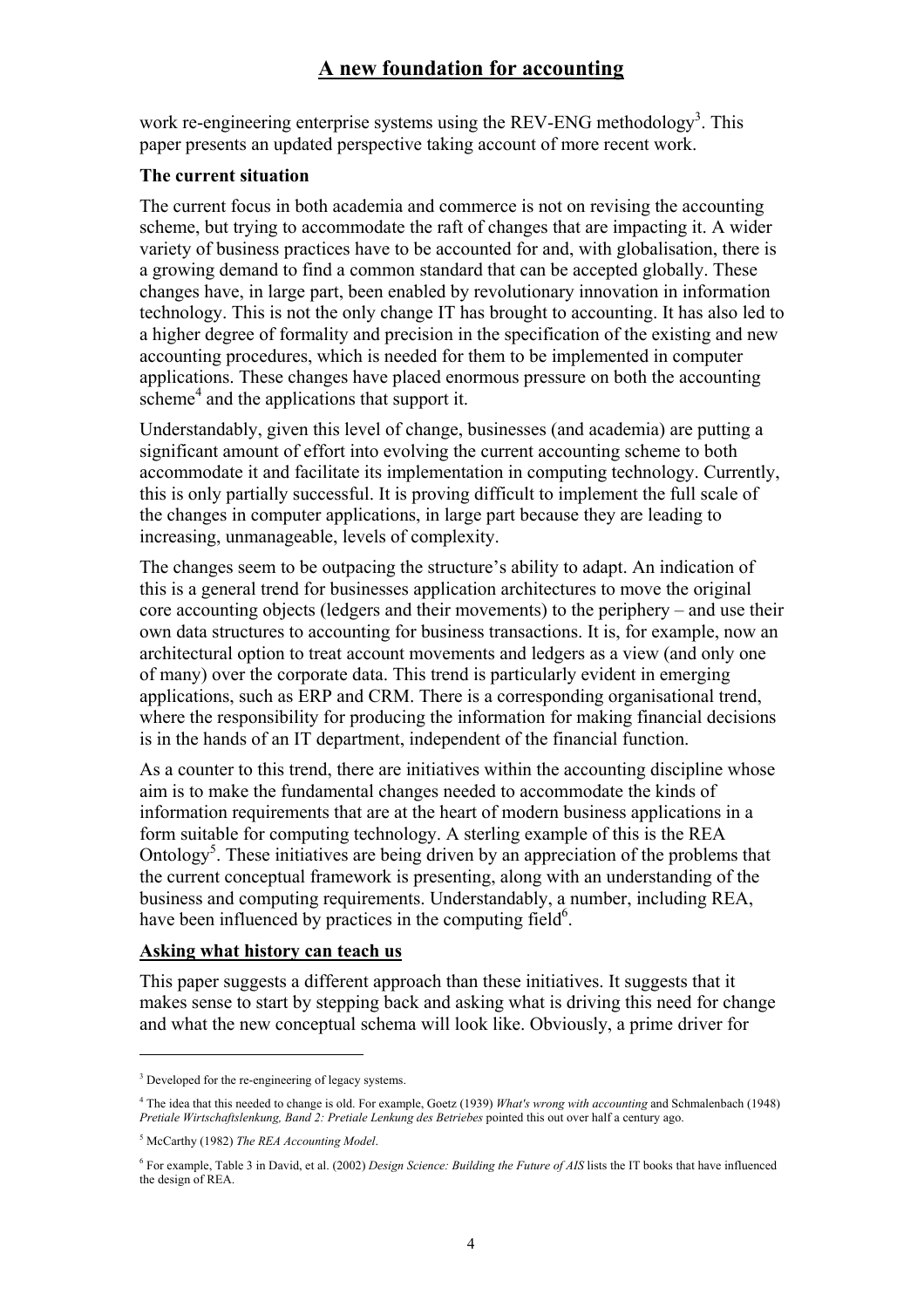change is the revolution in information technology, particularly the development of computing. However, to appreciate the extent of this one needs to recognise the extent to which the current scheme is a product of the old paper and ink technology. Then it becomes clear that the current scheme needs to be aligned with the new technology. The question then is: what form will this re-alignment take? Here studies of other similar historic re-alignments (revolutions) provide some clues. Studies in 'orality and literacy' and the 'philosophy and history of science' reveal the likely general characteristics of the shift and the new scheme.

#### **Accounting - bookkeeping - based upon old technology**

The emergence of accounting (and its conceptual scheme) is closely associated with the emergence of writing (an early information technology). Historians tell us that writing developed in Ancient Mesopotamia millennia ago to help people manage the accounts of the developing city-states<sup>7</sup>. They developed systems of budgeting and accounting for resources that both supported the emerging social structures and enabled more complex structures to develop.

The current accounting conceptual scheme has it roots in a more recent development. The introduction of printing in the late  $15<sup>th</sup>$  century prompted a number of books on accounting<sup>8</sup> – describing various different systems. It also prompted Europe's standardisation on the one of these most suited to the then current technology – the system described in (Pacioli 1494)<sup>9</sup>. The influence of paper and ink technology is plain in most of the early book's text. For example, in Chapter 2, Pacioli writes "The businessman must then prepare his Inventory in the following way: First of all, he must *write* on a sheet of *paper* or in a separate *book* …". Similarly, in the system he described, the debit and credit entries were identified by their position on the *page*.

Pacioli's system also shows the constraints of this technology. One of its key features was the use of two books: the Journal to record the event and the Ledger to record the entries – hence its name 'double entry'. From the modern perspective of computing technology we can see this as constructing two different views over the same data $10$ . The use of two books created the need to correlate the two views. Pacioli describes how this is done: "In the left margin, next to the [journal] entry place the page numbers where the debit and credit entries are to be found, the debit above the credit below. Immediately enter the debit and credit account in the index, each under its own letter. Cash will be placed under the letter C as follows 'Cash, page 1'. Place Capital also under C, 'Capital of my own, page 2'. In this way, continue entering in the Index all the debit and credit accounts under their respective letters, in alphabetic order. When this is done the accounts can easily be located in the Ledger." These operational details would be unnecessary in a modern computing system based upon views over data.

<sup>7</sup> See, for example, Nissen, et al. (1993) *Archaic bookkeeping*.

<sup>8</sup> Littleton (1933) *Accounting evolution to 1900* on p.23 notes some of the early books: Account Keeping – Pacioli, 1494; Reckoning Book – Schreiber, 1523; Book Keeping – Gottlieb, 1531; Keeping the Reckoning called Debtor and Creditor – Oldcastle, 1543; Accounting Books in the Italian Manner – Ympyn, 1543; Double Bookkeeping – Schweiber, 1549; Keeping Books of Account – Mennher, 1550.

<sup>9</sup> The chapter *Particularis De Computis Et Scripturis* (Details of Accounting and Recording) in the book *Summa de Arithmetica, Geometria, Proportioni et Proportionalita*. The system is one that, as Pacioli noted, had been used by Venice merchants for hundreds of years. So printing was not a key factor in its development – just in the standardisation upon it.

<sup>&</sup>lt;sup>10</sup> Goody (1977) *The domestication of the savage mind* p.89 notes that Pacioli's system is an example of the general problem of sorting lists within writing technology.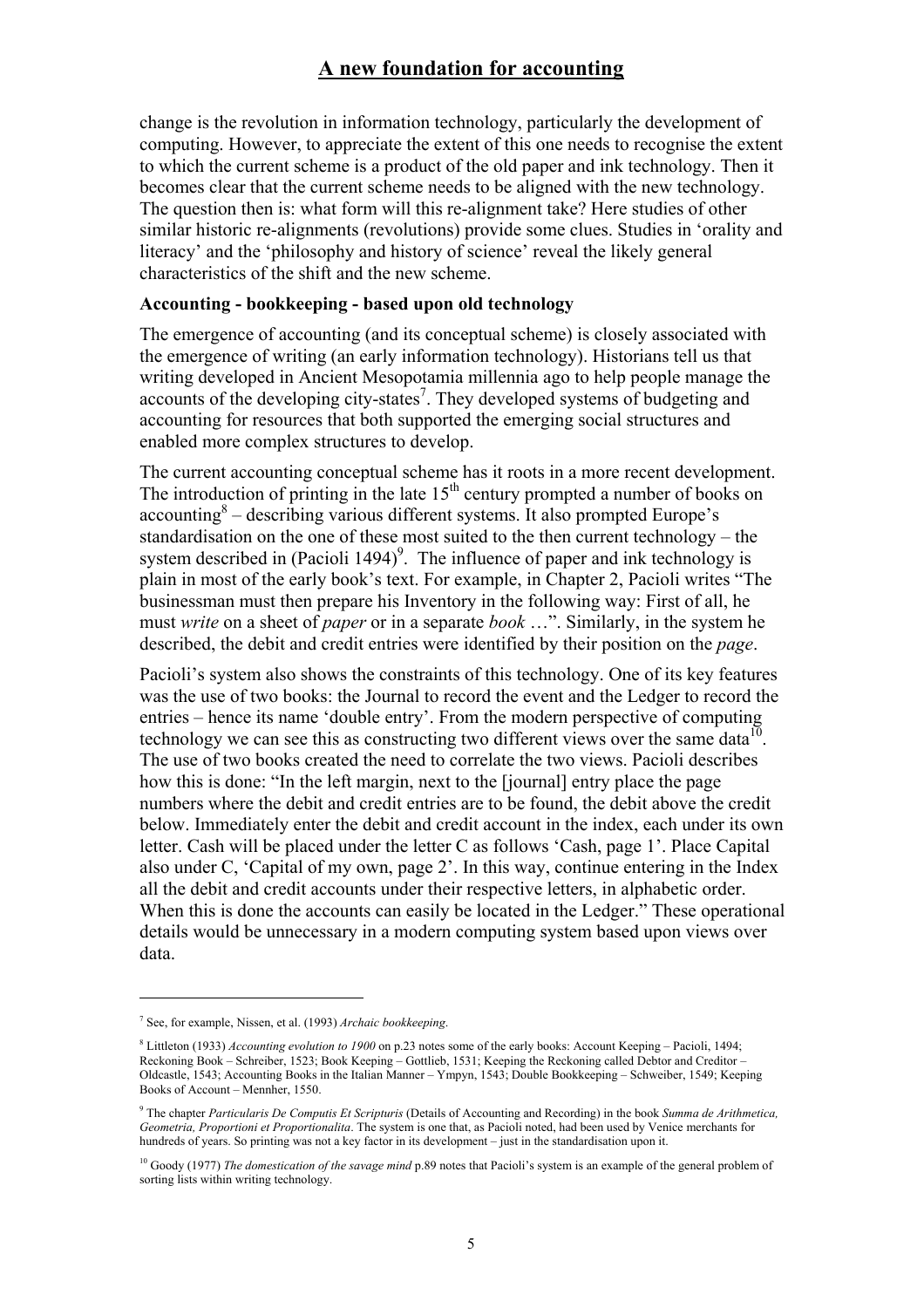Another important 'design' choice was the number and kind of entries to include. The other accounting books published at the time showed alternatives. In Pacioli's ledger only a monetary entry is recorded – twice. Within the constraints of paper and ink technology, this greatly simplifies the process – an important information engineering consideration. However, as always, there are trade-offs. For example, this simplification led to the need to account for depreciation – as the value of the (unrecorded) stock changed.

This last constraint is a good example of what is practical within the old technology, but no longer necessary in the new computing technology. Hence, initiatives such as REA, recognising what modern computing technology has enabled, suggests the inclusion of the full range of entries.

#### **Orality and literacy studies.**

The introduction of writing had a far wider influence than just accounting, it enabled the emergence of radically different legal and religious systems – as well as the development of science. These radical shifts from oral to literate cultures – from speaking to writing (and listening to reading) – have been studied<sup>11</sup>, as well as the later shifts due to the introduction of paper and printing. A constant theme in these studies is the way the changes in technology drive radical changes in the conceptual structure $^{12}$ .

The shifts had two common features: a vast increase in the amount of information and the new technology's need for significantly increased formality and precision. These two features converged, in so far as the need to radically improve the way the increased volume of information was typically satisfied, though a significant increase in precision – particularly the introduction of more precise distinctions.

A classic case of this, often quoted $13$ , illustrates the emergence of a clearly marked distinction between metaphor and scientific statement. Around the time that Ancient Greek literate culture was being established, Empedocles claimed that salt water was the sweat of the Earth. Aristotle, a generation later, criticised this saying "Perhaps to say that is to speak adequately for poetic purposes – for metaphor is poetic – but it is not adequate for understanding the nature [of a thing]." This also illustrates the shift from oral cultures' habit of reasoning analogically (described in (Lloyd 1992)) to literate cultures more syllogistic reasoning. Deductive syllogistical reasoning works on the assumption that the premises are true and so is only practical if they usually are – and this only becomes generally feasible in a literate culture.

The two features are clearly at work in the current information revolution. There has been a vast increase in the amount of information and computing technology's need for significantly increased formality and precision<sup>14</sup> is well known. The introduction

<sup>&</sup>lt;sup>11</sup> A good introduction to the subject is Ong (1988) *Orality and literacy*. A more recent introduction is Olson (1994) *The world on paper.* More specialised accounts include Clanchy (1993) *From memory to written record, England 1066-1307* and Eisenstein (1983) *The printing revolution in early modern Europe.*

<sup>&</sup>lt;sup>12</sup> Olson (1994) *The world on paper* proposes, contrary to popular conception, that radical shifts in conceptual structure enable radical developments in technology. However, he accepts that the development in technology then go onto lead to further radical changes in conceptual structures.

<sup>&</sup>lt;sup>13</sup> For example, Ibid.. p. 190.

<sup>&</sup>lt;sup>14</sup> This distinction between formality and precision is useful. It is a technical distinction between the formality with which the representation is expressed and the precision with which it refers. This makes formality a property of the representation and precision a property of the relation between the representation and the represented. In ordinary language the meaning of these terms are not 'precise' and so other imprecise terms can be precisified to make the technical distinction. For example, Russell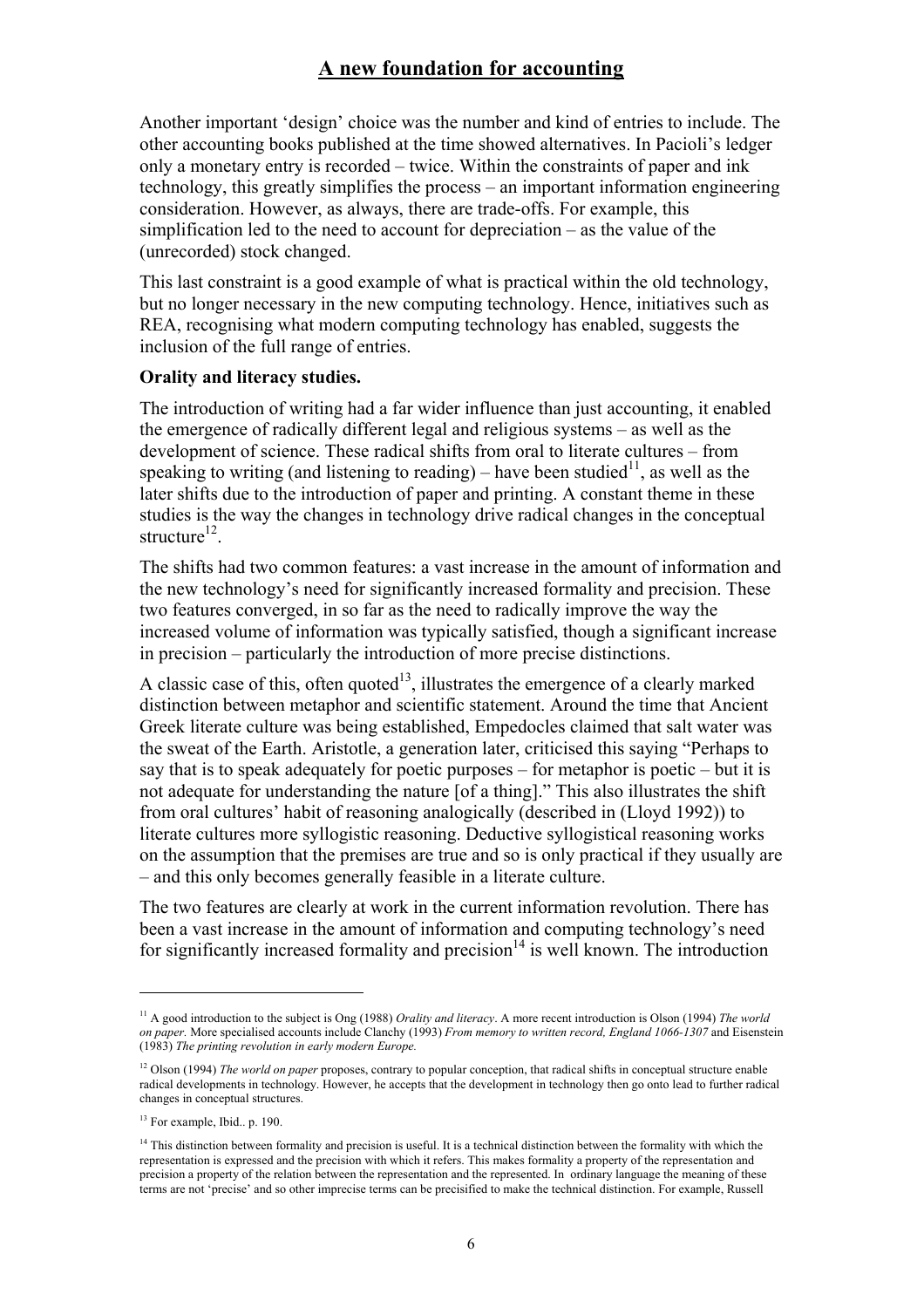of a more precise framework of distinctions has yet to happen for most conceptual schemes – including accounting.

### **History and philosophy of science studies.**

One area where shifts in conceptual structure have been documented and studied extensively is science. This makes it a fruitful source of clues as to what the accounting revolution may produce. One particularly useful source is (Kuhn 1970), where he describes the nature of scientific revolutions.

He notes the importance of what he calls paradigms that fix a world view for the practice of normal science in a community. (We can see Pacioli's book as promoting the paradigm that underlies the current accounting conceptual schema.) He notes that as scientific theories evolve they tend to become more unwieldy, more complicated, less explanatory and less fruitful. For example, Copernicus wrote in the Preface to the *De Revolutionibus* that the astronomical tradition he inherited had finally created only a monster. (There are many parallels here with the current accounting schema – whose (monsterish) inadequacies have been detailed for decades.)

Scientific revolutions are a response to this. Historically, they often involve a breakdown of normal science and a return to fundamental questions, often ones that were 'settled' long ago. Einstein's re-opening of the debate on absolute and relative space between Newton and Leibnitz is a well-known example of this. They are usually a response to well-known inadequacies of a theory in the light of well-known data rather than to new experimental results – Copernicus, Newton and Einstein are good examples. (The questioning of Pacioli's restriction of the ledger to monetary entries is an accounting example of a well-known inadequacy.)

The response typically involves a radical shift in the underlying paradigm, which rearranges the existing knowledge into a very different pattern – rather than introducing new elements. As Kuhn notes<sup>15</sup>, this change is like seeing the same world in a different way and quotes other historians who have made similar comments. (Butterfield 1949), on pp.1-7, describes it as "picking up the other end of the stick", a process that involves "handling the same bundle of data as before, but placing them in a new system of relations with one another by giving them a different framework". (Hanson 1958), in Chap. 1, describes it as a change in visual gestalt: the marks on paper that were first seen as a bird are now seen as an antelope, or vice versa.

Kuhn also notes an important characteristic of the new paradigm, that in order to succeed it must be seen as much better than the old one. Often it is at the same time both simpler and more general than the old one. This may seem counter-intuitive. We might expect a more general theory to be more complex, but examination of revolutions such as Newton's and Einstein's show that they are both simpler and more general. And also, importantly, that they were more explanatory and more fruitful, suggesting new results.

Often the revolution produces a theory that is more precise, but not always. Copernicus is a good example of this. His theory was simpler and more explanatory – but not more precise (at least at the time Copernicus published it) than the Ptolemaic theory it was attempting to supplant.

1

<sup>(1923)</sup> *Vagueness* p. 153 uses precise to mean what I have called formal, saying a belief 'is accurate when it is both precise and true' allowing for the possibility of a false precise belief – in my terms, an imprecise formal representation.

<sup>15</sup> Kuhn (1970) *The structure of scientific revolutions* § The Response to Crisis, p.85.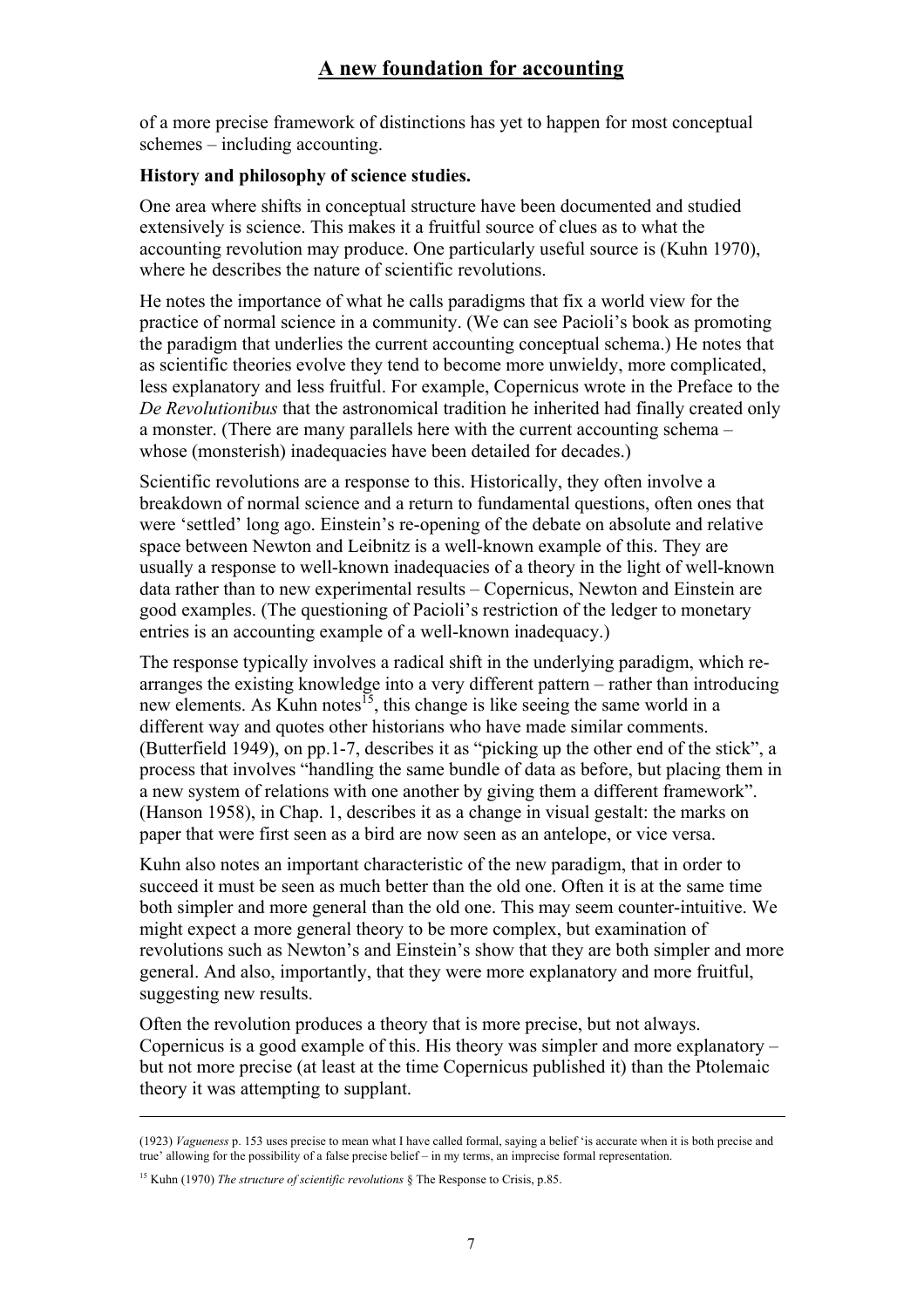Kuhn's paradigms were more than the bare conceptual structure – they included methods and applications. As he notes (p.41 (Kuhn 1970)) about the Cartesian paradigm: "As metaphysical, it told scientists what kinds of entities the universe did and did not contain: there was only shaped matter in motion. As methodological, it told them what ultimate laws and fundamental explanations must be like: laws must specify corpuscular motion and interaction."

This insight has been developed in studies of the styles of scientific thinking. These (for example (Crombie 1994)<sup> $1/6$ </sup>) have identified general styles that transcend particular theories. An example of the kind of style that Crombie identifies is: ordering of variety by comparison and taxonomy. One reason for focusing on these is that they offer a more stable way of characterising the scientific enterprise than scientific theories. Clearly Crombie's 'ordering by variety' style has persisted through a number of changes of theory. This notion of style is used in a later section to characterise the nature of ontological analysis.

## **The probable characteristics of accounting's shift**

These studies give us a picture of some of the probable general characteristics of the shift in accounting's conceptual structure.

- The alignment with the new information technology is going to require significant increases in precision.
- The current radical changes in information technology are likely to lead to equally radical changes in conceptual structure.
- The radical shift will start with the foundations of the conceptual structure.
- This shift in the foundations is likely to be a re-arrangement of what we already know in response to well-known inadequacies.
- For the new scheme to be successful it needs to be more general, simpler and more fruitful than the current scheme.

# **Identifying accounting specific details**

This historical analysis gives us some general characteristics that we now translate into accounting specific details. It reveals that the core of the shift is going to be a rearrangement of what we know about the accounting conceptual structure, including the elements of its foundation. We can pick these elements out to focus on. It also reveals that the re-arrangement is going to respond to well-known inadequacies. We can pick out some of the most salient of these inadequacies for the foundation elements.

### **The elements of the foundation**

 $\overline{a}$ 

We know that the elements at the foundation of the current scheme are going to shift into a new arrangement. It is worth identifying what these are. At the core of accounting is bookkeeping and the basic elements of this can be identified even in the original Pacioli text. These are the foundations upon which accounting is built.

The obvious starting point is the accounting books: the journal and the ledger. Then there are the divisions in the books. Journals are divided into days and ledgers into

<sup>16</sup> See also Hacking (2002) *Historical ontology*. Esp. Ch.12 *"Style" for historians and philosophers*, where this is referred to as styles of reasoning.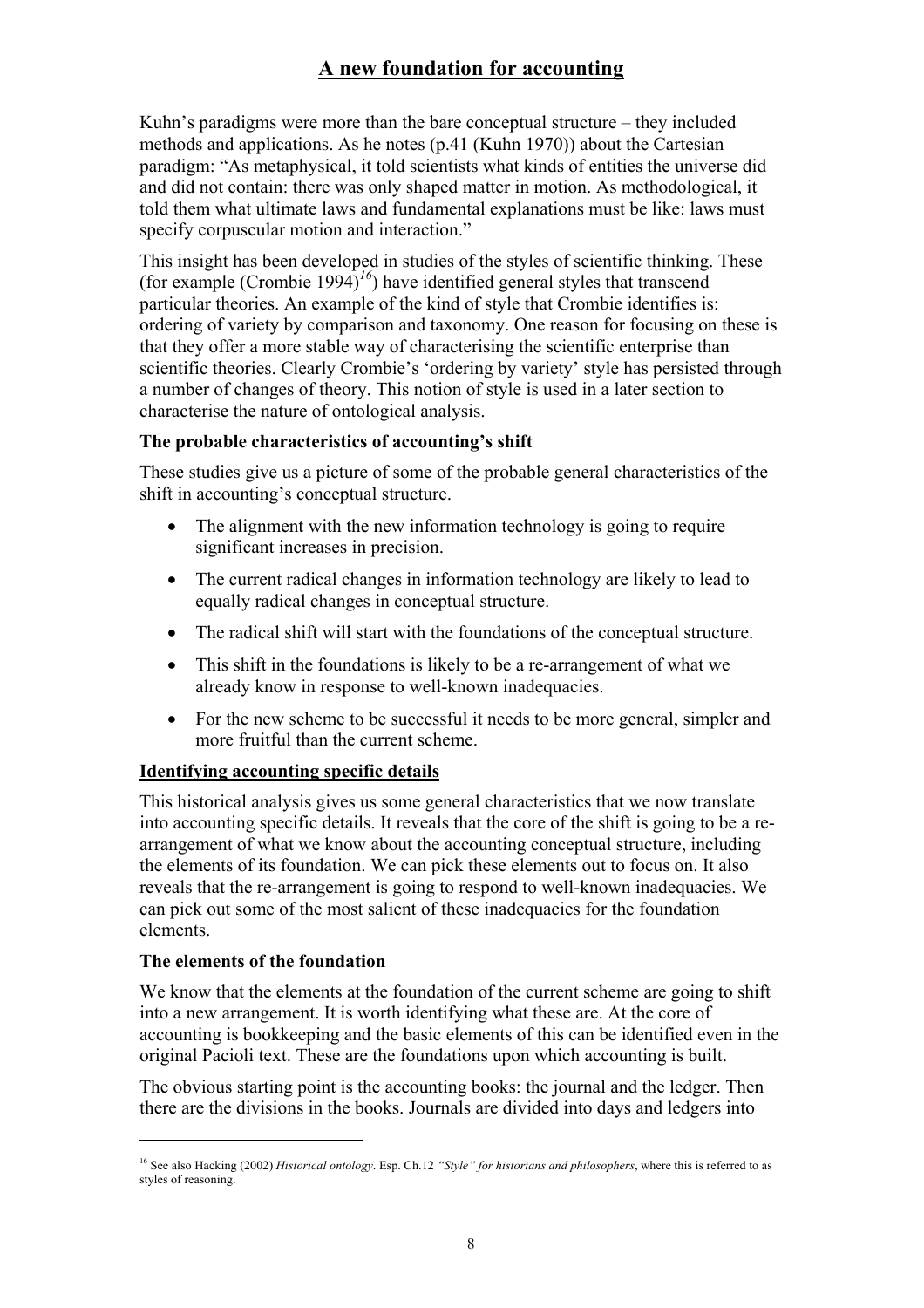accounts. Then there are the entries that are made in these divisions: journal entries and ledger entries. We could identify more elements, but these are sufficient to illustrate our analysis. To summarise, the (partial) list of elements is:

- Book:
	- o Journal book,
	- o Ledger book,
- Divisions
	- o Days (journal)
	- o Accounts (ledger)
- Entry:
	- o Journal entry,
	- o Ledger entry,

These are the elements that the new scheme has to 're-arrange', showing them in a different light.

### **Well-known inadequacies**

A straightforward way of identifying some well-known inadequacies of the current scheme is to compare it with the other competing schemes it originally triumphed  $over<sup>17</sup>$ . One such scheme is (Manzoni 1534) who notes that:

"the four principal things appertaining to buying, selling, receiving, paying, exchanging, lending and gifts are:

- 1. The one who gives
- 2. The one who receives
- 3. The thing given
- 4. The thing received" 18

There are a number of obvious differences between it and Pacioli's scheme. Firstly, it recognises (as many other schemes at the time did) the non-monetary element of the transaction. This is now clearly recognised as a shortcoming of Pacioli's scheme and is remedied, for instance, in the REA framework. Secondly, it explicitly recognises the parties to the transaction – what would, in the Pacioli perspective, be called the proprietor and the client. In Pacioli a single proprietor is implicit, the owner of the books, and the client is refered to indirectly as the 'owner' of an account across which the entries are posted. Over half a century ago, (Littleton 1933) noted (on p.51) a Manzoni-type approach was better: "The simple logic of the early Italian manner became much obscured when the conscious inclusion of the proprietor in every transaction fell into neglect." Making the parties to the transaction explicit becomes essential when there is internal trading in which both parties are parts of the entity that is being accounted for (the Pacioli proprietor) – a point we return to later.

### **Increasing the precision of our understanding**

There is a clear recognition in accounting of a need to represent the business sufficiently precisely. This is shown in the traditional accounting claim that the accounts represent a 'true and fair picture' of the business. In (Dunn and McCarthy

<sup>&</sup>lt;sup>17</sup> Recall Einstein's re-opening of the debate on absolute and relative space between Newton and Liebnitz.

<sup>18</sup> Translation from p.47 of Littleton (1933) *Accounting evolution to 1900*.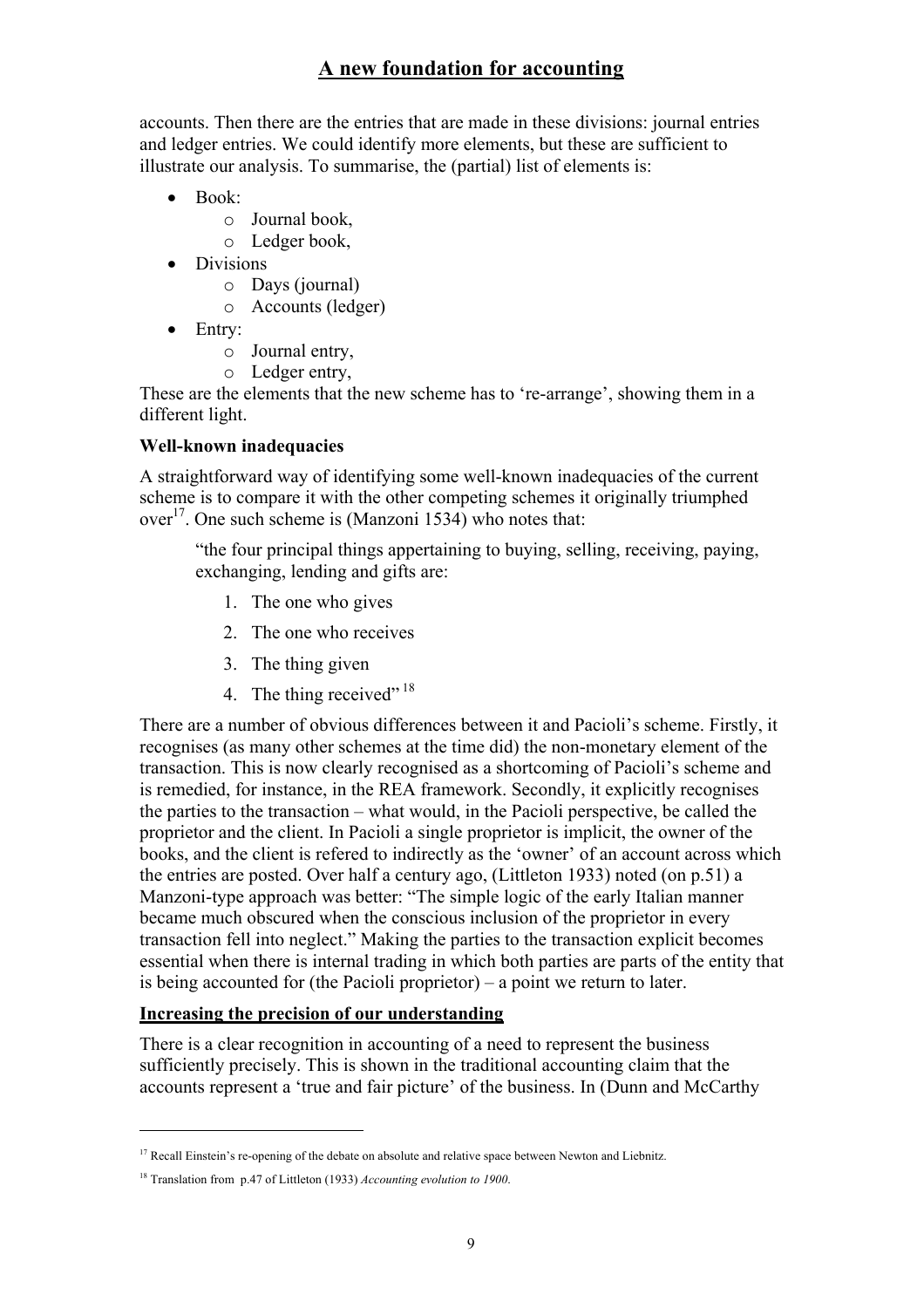1997)'s analysis of the drivers for proposed accounting conceptual schemes this is called (on p.7) the semantic orientation – where "[t]he objects in this conceptual model are required to correspond closely to real world phenomenon."

The foundational elements identified earlier are concepts, which represent the business and its transactions – what can sensibly be called business objects. The historical analysis above suggests that the shift to a new scheme will set higher standards of preciseness. This implies that the new scheme will provide a more precise representation of the business objects than the current scheme. A useful first step towards this is to get a clearer picture of what the business objects, referred to by foundation (conceptual) elements identified earlier, are.

# **A clearer picture of the conceptual elements**

Let us clarify the structure of relationships between the foundational conceptual elements identified above. The books originally were where the accounting data was stored – in both a journal and a ledger book. In modern applications, these are either tables on a database or views over them. Divisions are the way the data are divided in the books: the journal is divided by days and the ledger by accounts. Inside these divisions the entries are stored, journal entries in the journal's day divisions and ledger entries in the ledger's account divisions. Additionally the ledger entries are linked back to their corresponding journal entry. This structure is shown below in Figure 1.



**Figure 1 – The accounting foundational conceptual elements** 

These conceptual objects and their relations refer to and reflect the business objects and their relations that they account for.

# **Clarify our current understanding of the business objects**

A necessary first step in developing a more precise understanding of the business objects, is to clarify our current understanding of what they are. As an illustration, we now make a simple analysis of what business objects are represented by the conceptual objects in Figure 1. This is not altogether straight-forward because although the syntax of the accounting procedure is clear, its semantics is less so.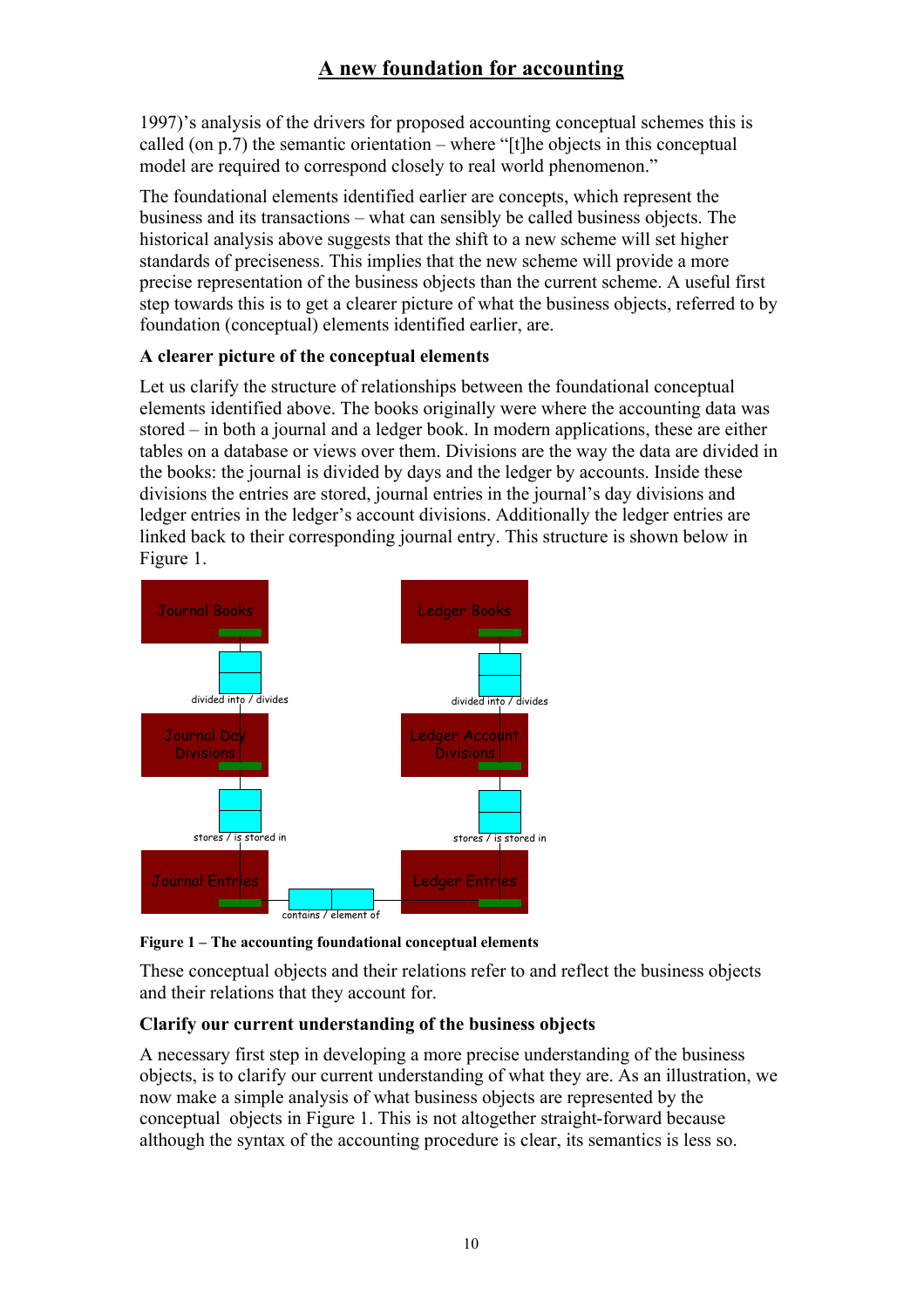We start with the 'journal entries' as it is clearest what these refer to. These record 'business transactions'. The corresponding 'ledger entries' are the accounting representation of the relevant 'accounting movement' elements of the transaction. This implies that relation between the transaction and the movement, represented by the link between the journal entries and the ledger entries, is a kind of mereological part-of relationship.

It is less clear what the books and divisions' conceptual types reflect – they seem to be more mechanisms for organising the data than reflecting business objects. However, with a little analysis an educated guess can be made. The individual books can be seen as representing objects for a particular accounting entity. Notice that the notion of a book implicitly assumes the existence of an accounting entity. This helps to confirm the point noted in the earlier section on well-known inadequacies, that the scheme does not make explicit the role of the proprietor.

An individual journal book can be seen as representing the collection of business transactions to which the accounting entity is a party. The general journal book conceptual type can be seen as representing the collection of the individual 'journal book' objects (in other words, a collection of collections of business transactions) – a sub-type of business transaction types. Let's call this an Accounting Entity Transaction Type.

An individual ledger book can be seen as the collection of accounting movements for those transactions. Similarly, the general 'ledger book' conceptual type can be seen as representing the collection of the individual ledger books – a sub-type of the general account movement types. Let's call this an Accounting Entity Movement Type.

A similar manoeuvre can be made for the divisions. An individual journal division into a particular day for a particular accounting entity can be seen as representing the collection of transactions recorded on that day for that entity. (Notice that this implicitly assumes the existence of the type day.) This is a sub-collection of its corresponding Accounting Entity Transaction Type instance. Journal day division represents a collection of these day collections of transactions – whose instances will be sub-types of the instances of the general journal book type. Let's call this an A/C Entity Day Transaction Type.

An individual account division for a particular account for a particular accounting entity can be seen as representing the collection of movements that have been classified for that particular account for the particular accounting entity. This is a subcollection of its corresponding Accounting Entity Movement Type instance. The general 'ledger account division' conceptual type represents the collection of these day collections of transactions – whose instances will be sub-types of the instances of the general journal book type. Let's call this an A/C Entity Account Movement Type. The division into accounts is based upon a variety of criteria that are not explicitly reflected in the structure of these foundation elements. There are too many of these to analyse and represent them here.

These business objects and their relations are shown diagrammatically in Figure 2 below, with a box surrounding the explicitly represented business objects.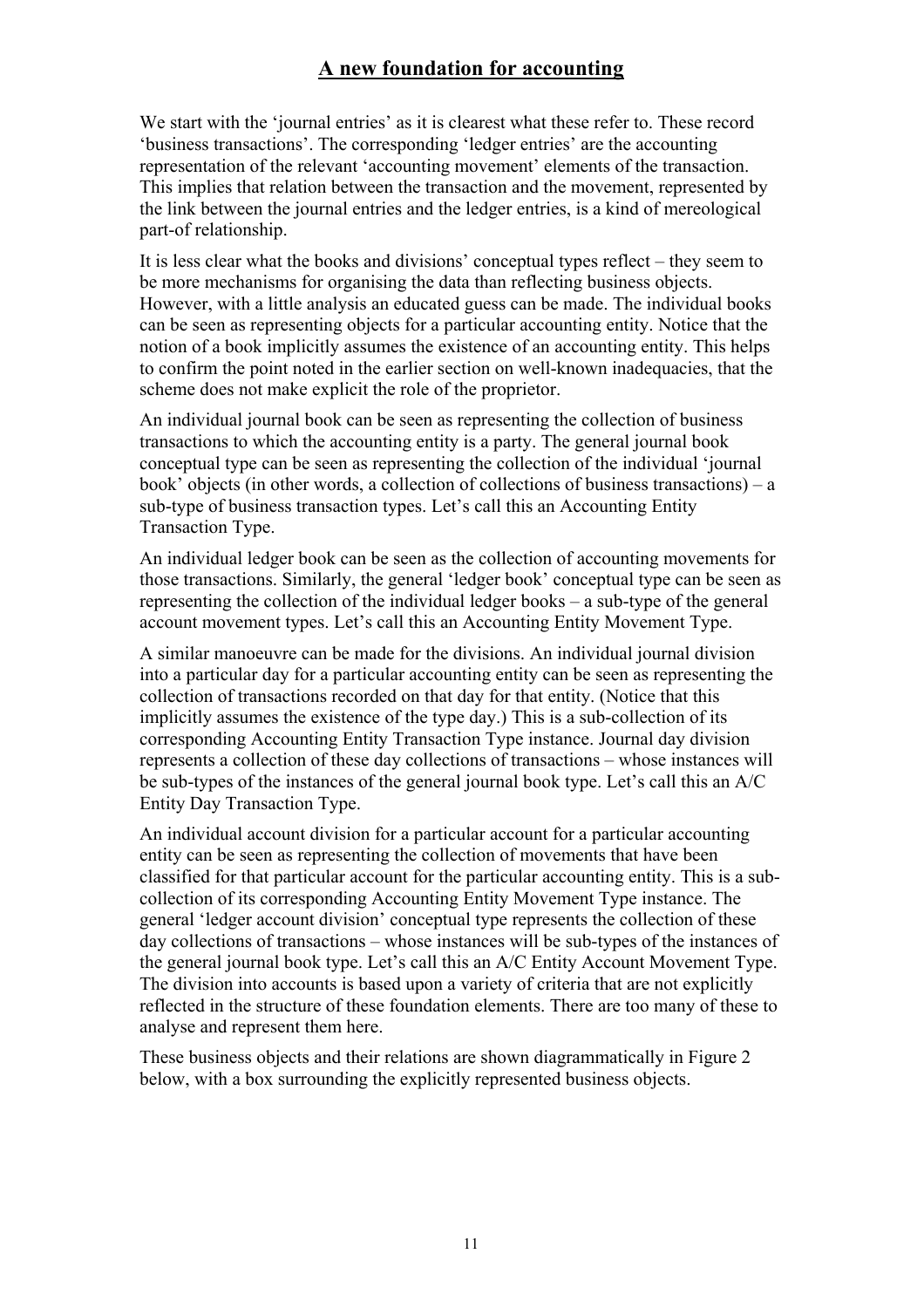

**Figure 2 – Business objects represented by the accounting foundational conceptual elements** 

It is clear from the analysis reflected in this diagram that the transactions and movements are fundamental. The other explicitly represented business objects are collections of these transactions and movements grouped together on the basis of other objects – in the case of the accounts classification these other objects are not shown. Furthermore the movements are grounded in the transactions, they are aspects or parts of these transactions. In the light of this it is not unreasonable to relegate the collections from our foundational elements list and promote the objects upon which they are based – which give us this revised (partial) list of foundational business objects:

- business transactions.
- account movements,
- accounting entity, and
- day.

And their relations:

- Account Movement part-of Business Transaction,
- Accounting Entity party-to Business Transaction,
- Business Transaction transacted-upon Day.

# **A better idea of the kind of process**

The studies of earlier revolutions in information technology tell us that there needs to be a significant precisification of the conceptual schema. The studies of scientific revolutions tells us that there is going to be a radical re-arrangement based upon what we know of its foundation elements. In this section, we try to develop a better idea of the kind of process that can help one make such a shift. There is an aspect of the nature of the underlying accounting objects that have a big influence on this. We examine this now.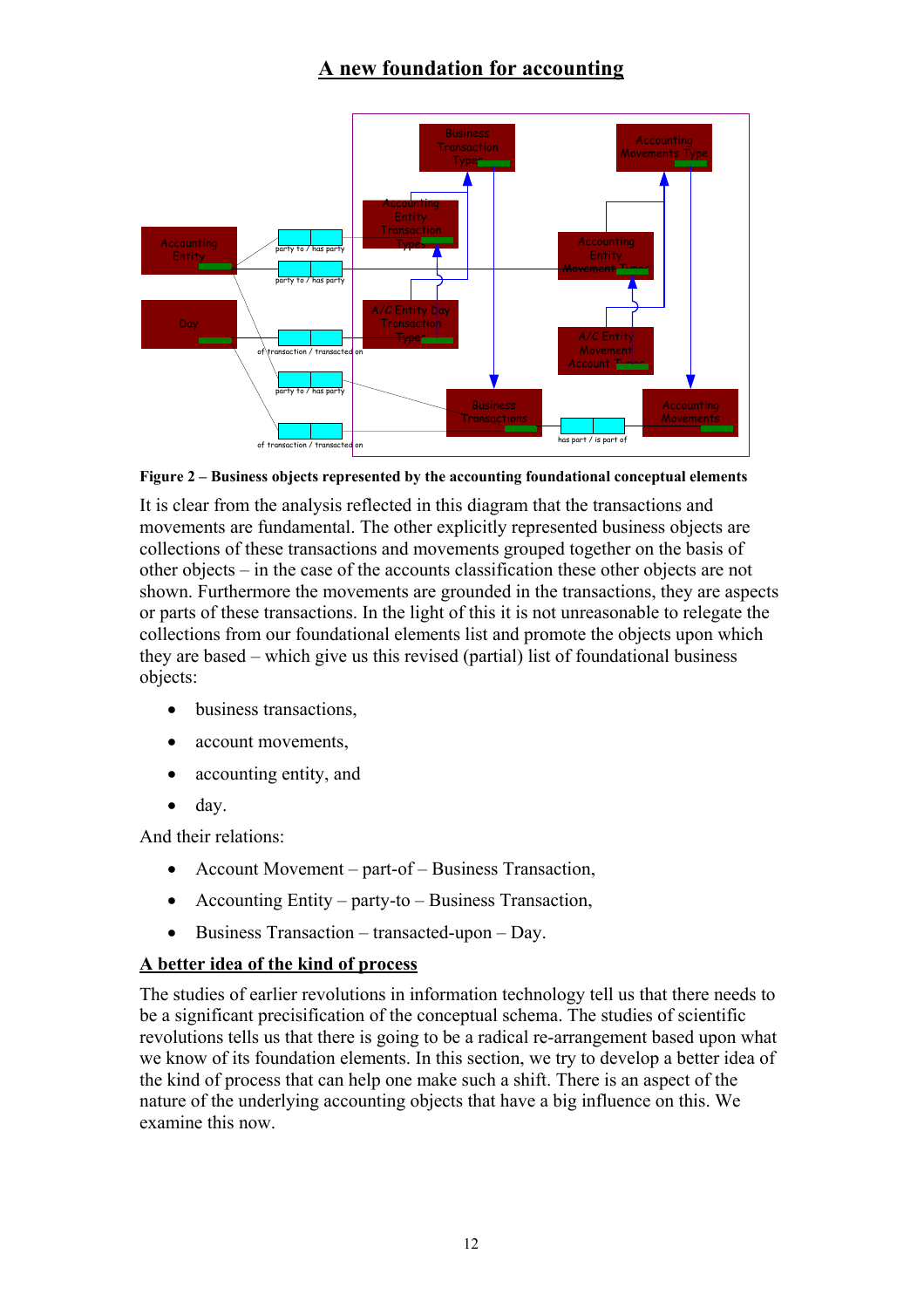### **Socially constructed accounting objects**

It is an aspect, not only of these accounting objects, but also of most business objects. These are of a different kind than ordinary everyday physical objects, such as trees and stones. Physical objects have an existence independent of us, whereas most business objects (including accounting objects) are dependent upon us.

Money is a good example of this. People have used many things as money, including cowrie shells. What makes these money is that those people accept them as such. Cowrie shells are certainly not intrinsically money, independently of the humans that use them. Similar things are true of languages and social institutions, such as marriage. The same is not true (at least not in the same way) of trees and stones. (Searle 1995) analyses this difference and describes these people-dependent objects as *socially constructed* and calls them *human institutions*.

Furthermore, the rules that characterise human institutions (to use Searle's name) work in a different way from the rules that characterise physical objects. Physical objects have rules (laws) that govern their behaviour, but cannot be said to know the rules. Stones do not have to learn the rules of gravity before they fall – it does not make sense to say they know and follow the rules, or that they can decide they do not want to follow them. Whereas people have to learn the rules that govern their human institutions. This can be quite arduous, as, for example, when someone has to learn a new language. It is also possible (in many cases quite easy) to 'disobey' the rules. Fluent language speakers can and do choose to make deliberate grammatical mistakes.

Most people are comfortable with notion that the conceptual structures of the law and accounting are socially constructed artefacts. However, with this notion often comes a couple of other assumptions that are not so well warranted which are relevant to our topic. Firstly, that these artefacts are solely the result of people following rules (even constituted by the rule following). This would imply, among other things, that developing a more precise picture of the artefacts would involve documenting the rules in people's heads. And secondly, that the accounting and legal disciplines (socially) construct their respective conceptual structures by specifying rules, which people learn and follow. This would imply that constructing a new scheme would just involve specifying rules. Then, if the first assumption is true, implementing it would involve people learning the rules and following them. If this were (completely) true then the lawyers and accountants faced with the task of constructing new conceptual schemes would have the creative freedom of engineers designing artefacts<sup>19</sup>. Though there are elements of truth in both these assumptions, I shall argue that they are mistaken in the case of the shift in foundational accounting objects.

#### **Following rules**

 $\overline{a}$ 

The first assumption seems, on the face of it, reasonable. Language is an archetypal example of a human institution. Consider someone who is learning a new language. When they try to speak, they have to laboriously consult the rules that they have been taught and are conscious of trying to follow them. Things are less clear for children learning their mother tongue. However, this can be explained, as Chomsky does in his account of Universal Grammar (Chomsky 1975). He reckons a child is able to learn grammar because he or she is already innately in possession of the rules of a universal grammar, though these are unconscious.

<sup>19</sup> A claim made in David, et al. (2002) *Design Science: Building the Future of AIS*.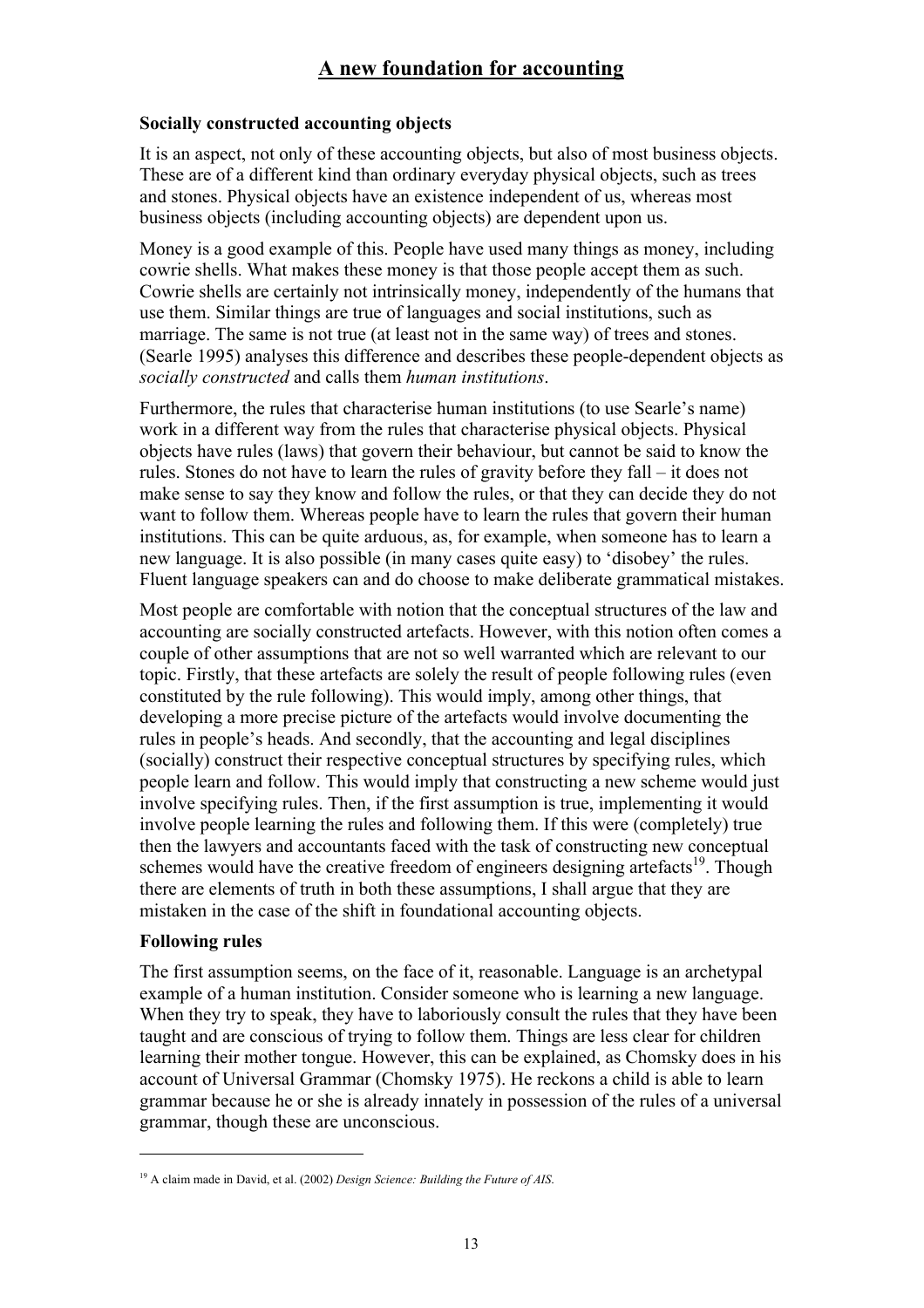Closer examination of specific cases shows that most rule following is unconscious. When someone has learnt a language properly, they are no longer conscious of consulting and following its rules. Similarly, practicing accountants and lawyers are typically not conscious of the rules they are following. The examination also reveals deeper problems with the rule-following account – it does not seem to fit the obvious facts. As Searle points out (on p. 127):

"the structure of human institutions is a structure of constitutive rules ... the people who are participating in the institutions are typically not conscious of these rules; often they have false beliefs about the nature of the institution, and even the very people who created the institution may be unaware of its structure<sup>"20"</sup>

Even when the beliefs are true, they are often inadequate by themselves for their purpose. As every system designer knows (and accounting system design is no different), experts typically cannot articulate the rules for tasks that they are meant to be following to a sufficient level of formality and precision. Even though they have no problem in actually undertaking the tasks precisely enough.

If we know these rules and are following them, it seems strange that we can so regularly have false beliefs about them. Particularly when this seems to have no correlation with our ability to follow them correctly. It also seems strange that we cannot articulate the rules to a level of accuracy that we must know to follow them properly.

The problem is in the assumption that we are always following rules. Searle articulates<sup>21</sup> the issue as a question about the causal role of the rules, which neatly distinguishes between the two extremes in the ways in which rules operate. Are there rules in our heads that are the cause of us following the rules – in other words, are the rules representations which we consult and follow? Or, at the other extreme, do these rule representations have no direct causal role – merely providing a description of the actions we take?

Neither extreme seems to fit all the evidence. As noted earlier, human institutions are clearly not completely governed by rules in the way physical objects are. But, on the other hand, neither are they completely subject to forms of rule following. There are a number of candidate explanations for this. A number of philosophers<sup>22</sup> (including Searle) have suggested that our more conscious rule following is grounded in natural propensities that operate at the level of neurophysiological (non-intentional) processes. This implies that the closer the rules are to the foundations, the less rule following is involved.

Irrespective of the chosen explanation, these facts have a clear implication for the process of precisification and re-alignment involved in shifting the conceptual foundation of accounting. Given the level of false and inaccurate knowledge there is

<sup>20</sup> Searle (1995) *The construction of social reality*, p. 127. Gilbert (1992) *On social facts* makes a similar point.

<sup>21</sup> Gilbert (1992) *On social facts* p.127-8.

<sup>22</sup> Wittgenstein (1953) *Philosophical investigations* introduced the question of how we 'follow' rules and discussed natural dispositions. Kripke (1982) *Wittgenstein on rules and private language* revived the discussion more recently and it is now a lively topic. See also, for example, this point in Wright (1987) *Realism, meaning, and truth*, p.28 "… the path to understanding exploits certain natural propensities which we have, propensities to react and judge in particular ways. The concepts which we 'exhibit' by what we count as correct, or incorrect, use of a term need not be salient to a witness who is, if I may so put it, merely rational …".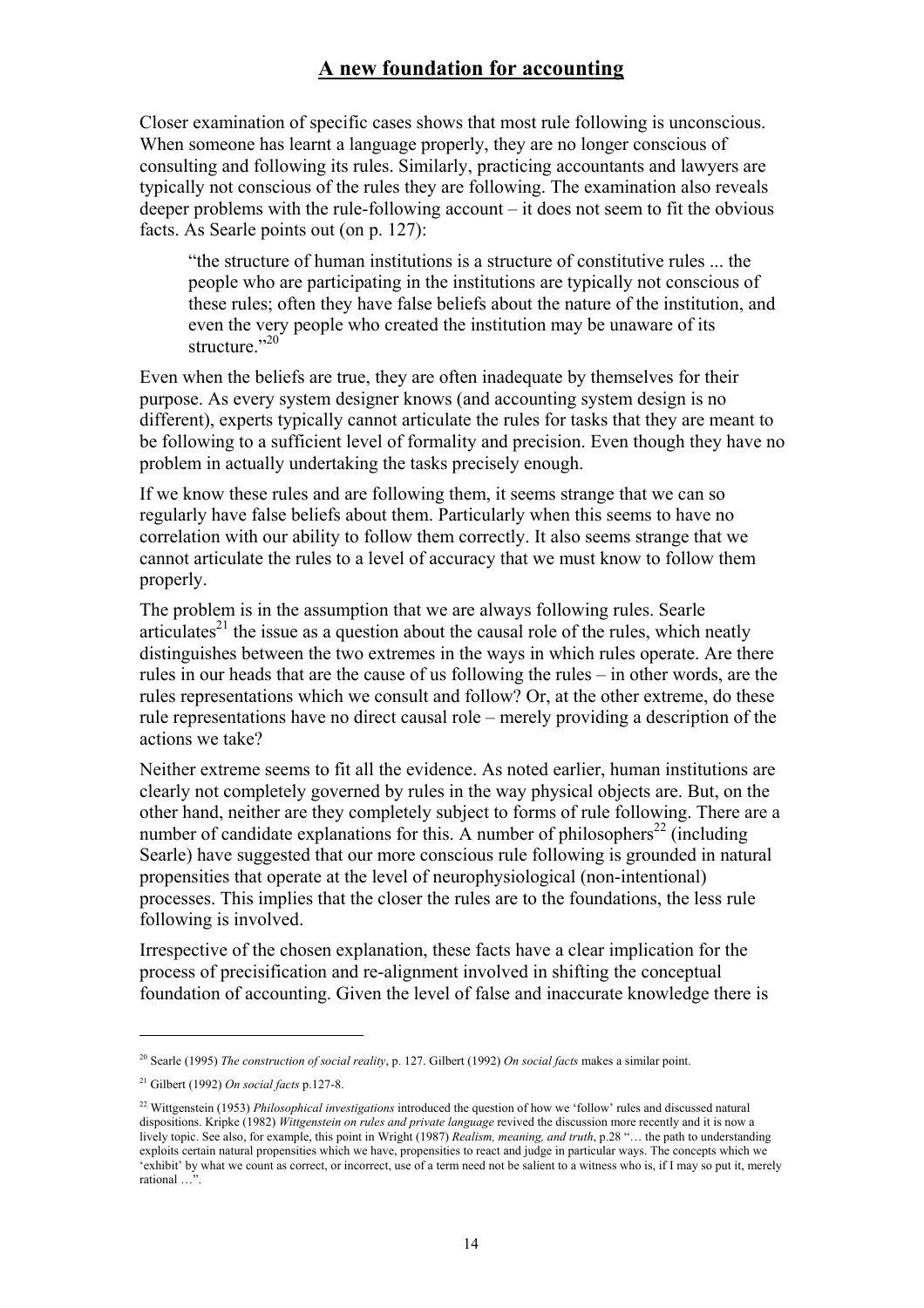of the rules that we are following, and the fact that we probably do not have representations of all or most of them (and where we do they are often insufficiently precise), it does not make sense to base the development of a more precise picture on attempting to document our knowledge of them. A better way is to re-examine what actually happens, what people and organisation actually do – taking into account any well-known inadequacies in the current descriptions. This is akin to the process of precisification found in natural science.

#### **Constructing conceptual structures**

It is part of the business of lawyers and accountants to construct new rules. New legislation and accounting standards are paradigm examples of these. There is definitely a creative element to this process in which the new rules are designed.

If may seem as if a similar process could be used for completely constructing a new conceptual scheme. That someone has to determine what the scheme should do and then develop the rules and structures that will give the desired result. This would be a design exercise in which the existing scheme does not have to play a part. In particular, there is no reason for the exercise to involve the re-arrangement of the foundational elements of the existing scheme.

However, the paradigm examples we started with are not the relevant part of the story for the exercise we are interested in – shifting the conceptual foundations. If one looks carefully at the legislation and standards, one can see that they are not specified to a level of formality and precision that would be adequate for a computer program – often not really specified at all. Furthermore, these foundations do not seem to be amenable to change by the stipulation of new rules and structures – they seem more to be a pre-condition to being able to stipulate them.

This second assumption founders on a similar problem to the first. It takes no account of the foundation of common understanding that operates at the level of our natural propensities or capacities. This paper suggests that a more fruitful approach to rearranging the foundational elements is likely to follow the examples from natural science. To re-assess the arrangement of the foundational elements in the light of known inadequacies – bolstered by any new inadequacies found in the development of a more precise understanding.

#### **Need a specific process**

 $\overline{a}$ 

Though the forgoing analysis gives us some idea of the kind of process that is needed, it does not suggest a specific process. Current accounting practice does not have such a process, understandably, as it is not focussed on this kind of task. Some of the initiatives looking to revise the conceptual structure have looked to modern IT practices for their processes<sup>23</sup>. The process that this paper is proposing, ontological analysis, also comes from IT. Though it has ancient origins, it has recently been making a new life for itself in IT practice<sup>24</sup>. A good example of the type of analysis proposed is the REV-ENG methodology described in (Partridge 1996).

<sup>&</sup>lt;sup>23</sup> Table 3 of David, et al. (2002) *Design Science: Building the Future of AIS* lists the influences on REA, over half of which are IT related..

<sup>24</sup> It has been suggested that it has a role to play for some time. Mealy (1967) *Another Look at Data* said it was essential. Kent (1978) *Data and reality* makes a similar point. However, it was only in the 1990's that this significant work started being done.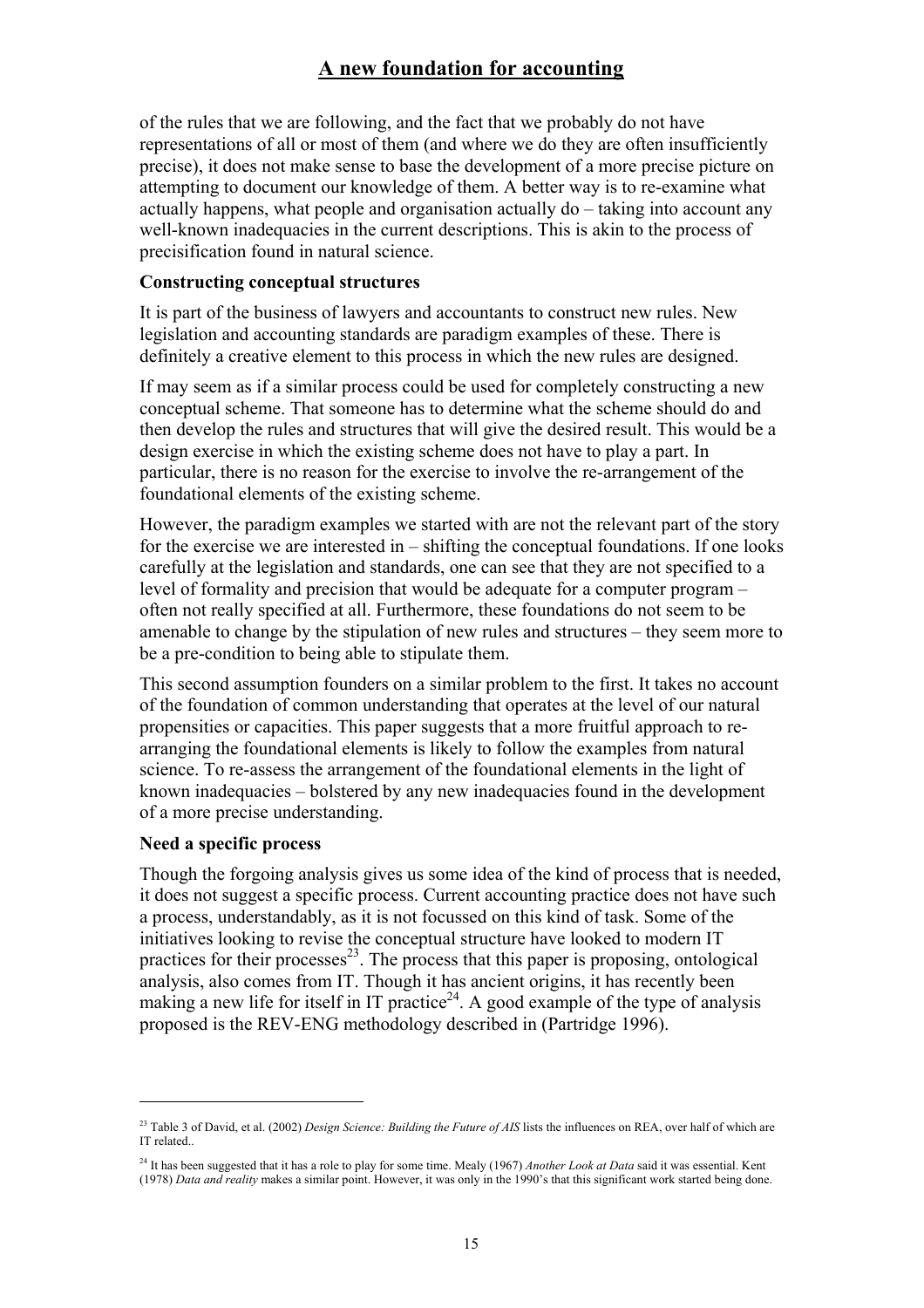## **Explaining ontological analysis**

Ontological analysis fits the profile that has been built up of the kind of process that is required. However, the really only important criterion is whether it will actually help in shifting the foundational elements. Experience seems to show that it can be useful for this kind of task – and the next section illustrates how it might work.

Before we look at the details of ontological analysis, there is a need to explain what ontology is and how it is used. This is in part because it has always been, and still is, an esoteric discipline. It is also because of the novel way that this discipline is being harnessed and applied in IT, and now in accounting. The explanation starts by clarifying the use of some basic terms: firstly, ontology and semantics.

### **Ontology**

Central to the ontological analysis approach is the traditional philosophical (metaphysical) notion of ontology – where this is "the set of things whose existence is acknowledged by a particular theory or system of thought.<sup>325</sup> Here the set of things is not just restricted to simple entities, it includes every type of thing that exists: for example, it can include relations and states of affairs, if these are deemed to exist.

This view was famously summarised by Quine, who claimed that the question ontology asks can be stated in three words 'What is there?' – and the answer in one 'everything'. Not only that, but tongue in cheek, he also said "everyone will accept this answer as true" though he admitted that there was some more work to be done as "there remains room for disagreement over cases." 26 Quine's glib description captures the common intuitive position in many disciplines, where it is unthinkingly assumed that the answer to the question "What is there – in this discipline?" will be the set of things that the discipline deals with.

This involves identifying the objects that the discipline's conceptual scheme is representing. There is substantial body of philosophical work that provides a framework for talking about the objects in this way. Good starting points are Quine's notion of ontological commitment<sup>27</sup> and Armstrong's notion of truthmaker<sup>28</sup>. In looking at the way a scheme represents its domain, we can ask what is the ontological commitment of this representation – what objects is it committed to saying exist. Similarly, we can ask what things make the representation true. In this way, one can clearly differentiate between how something is represented (the representation) and what is being represented (the ontology). These can be (and often are) quite different, and different schemes often have quite different representations.

Some care needs to be taken to distinguish this traditional metaphysical use of the word 'ontology' from one that has recently developed within Computer Science. Here an ontology is regarded as a "specification of a conceptualisation" (Gruber 1993) and is being applied to a wide range of things, including dictionaries. The Gruberian sense is similar in many respects to the notion of conceptual schema described in ANSI/X3/SPARC (Tsichritzis and Klug 1978). This is a representation of the conceptual perspective, and reflects how we conceive of the world – which is, in

<sup>&</sup>lt;sup>25</sup> E. J. Lowe in the Oxford Companion to Philosophy.

<sup>26</sup> In W.V. Quine's *On what there is* (1948), Review of Metaphysics, Vol. II, No. 5, reprinted in *From a logical point of view* (1961).

<sup>27</sup> See Quine (1964) *Word and object*.

<sup>28</sup> See Armstrong (1997) *A world of states of affairs*.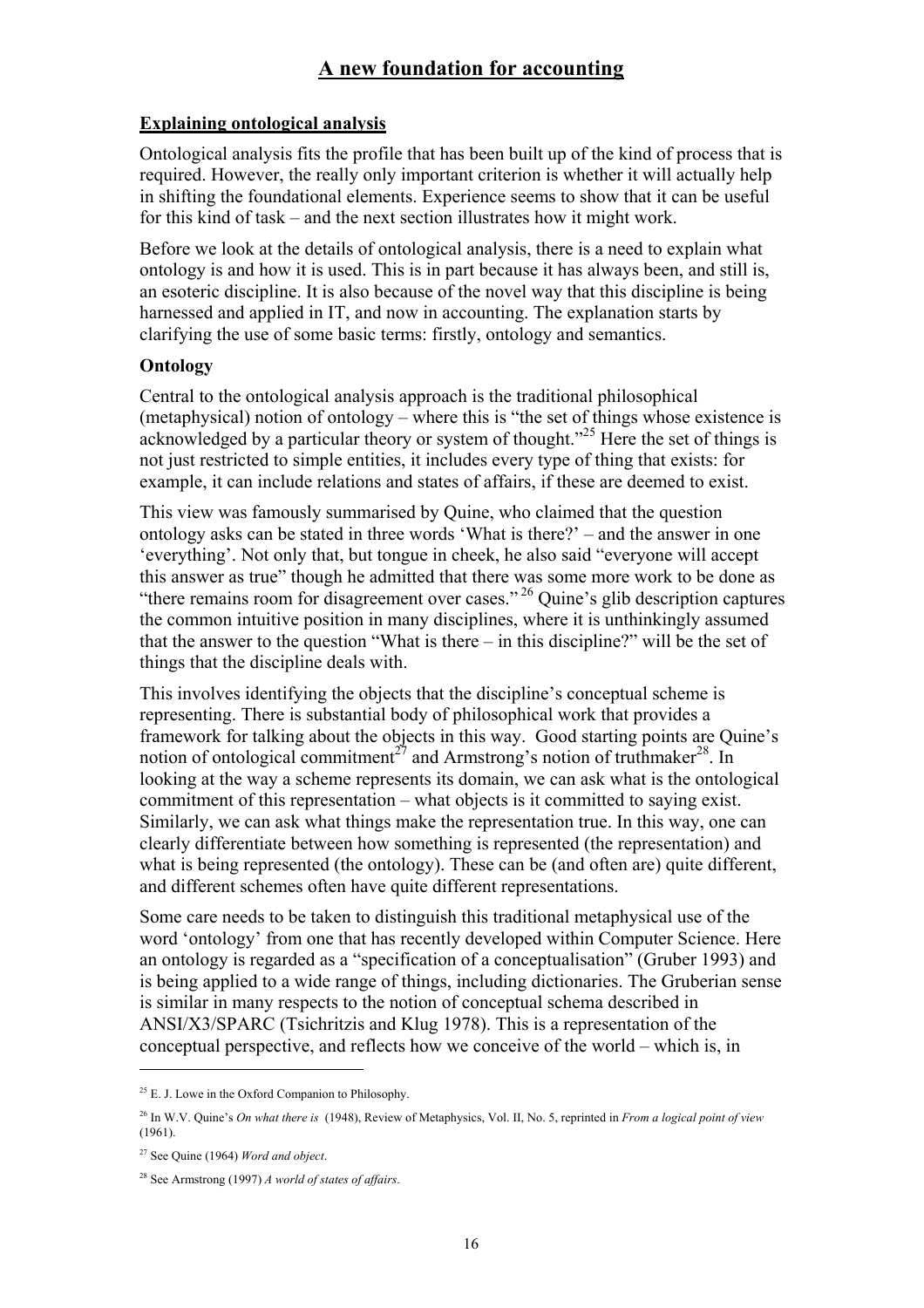important ways, not the same as what our conceptualisation commits to existing in the world (or what things make the conceptualisation true).

This 'conceptualisation' sense of ontology does not give a fine-grained enough tool for the type of task discussed here. For example, it regards a conceptual scheme as simply an ontology – and so it cannot make sense of talking about the ontology underlying  $it^{29}$ . Therefore, the ontological analysis we are discussing here will focus not on accounting's conceptual structure but on the 'the set of things whose existence it acknowledges' – its (metaphysical) ontology.

### **Semantics**

Along with the traditional philosophical sense of ontology there is a related notion of semantics – where this is the relationship between words (concepts) and the world – the things the words (concepts) describe<sup>30</sup>. This needs to be distinguished from the different, but related, sense of the word in linguistics where it means the study of meaning $31$ .

These notions of ontology and semantics are now used to describe two other useful notions – that of an ontological model and semantic divergence. These, in turn, are used to characterise the notion of a canonical scheme. Finally two other relevant notions are described: categorical ontology and epistemology.

### **Ontological model**

An ontological model is a model that directly reflects the ontology. There is a simple semantics where each object in the ontology has a direct relationship with the corresponding representation in the model<sup>32</sup>.

One of the characteristics of an ontological model is that the representations in it can be regarded as the names of the objects in the ontology – from a Fregean perspective as reference and no sense (from a Millian perspective as denotation without connotation). In (Marcus 1993), Ruth Barcan Marcus (explicitly following in the footsteps of Mill and Russell<sup>33</sup>) calls this 'tagging'.

### **Semantic divergence**

 $\overline{a}$ 

Semantic divergence occurs where an item in the representation does not map directly onto an object in the ontology. This is related to the notion of ontological model – in that these have no semantic divergence. Ontological analysis involves the development of an ontological model. It often starts by identifying and removing semantic divergences from an existing conceptual scheme.

That these are common is evidenced by the ubiquity of semantic heterogeneity – a phenomenon much discussed in the database community. (Sheth and Larson 1990), on

<sup>&</sup>lt;sup>29</sup> Similar criticisms of the 'conceptualisation' approach are made by Barry Smith and Chris Welty in their introduction the *Proceedings of the international conference on Formal Ontology in Information Systems - 2001*.

<sup>30</sup> Or as Nelson Goodman put it in the Introduction to Quine's lectures published as *Roots of Reference* – "… an important relation of words to objects – or better – of words to other objects, some of which are not words – or even better, of objects some of which are words to objects some of which are not words."

<sup>&</sup>lt;sup>31</sup> "Semantics – the study of meaning" from the Concise Oxford Dictionary of Linguistics, 1997.

<sup>&</sup>lt;sup>32</sup> This is called *strong reference* within the REV-ENG Methodology described in Partridge (1996) *Business Objects: Re-Engineering for re - use*.

<sup>33</sup> Mill (1848) *A system of logic* and Russell (1919) *Introduction to mathematical philosophy*. See also " Russell and Blackwell (1983) *The Collected Papers of Bertrand Russell*, Vol 8: p.176: "In a logically perfect language, there will be one word and no more for every simple object".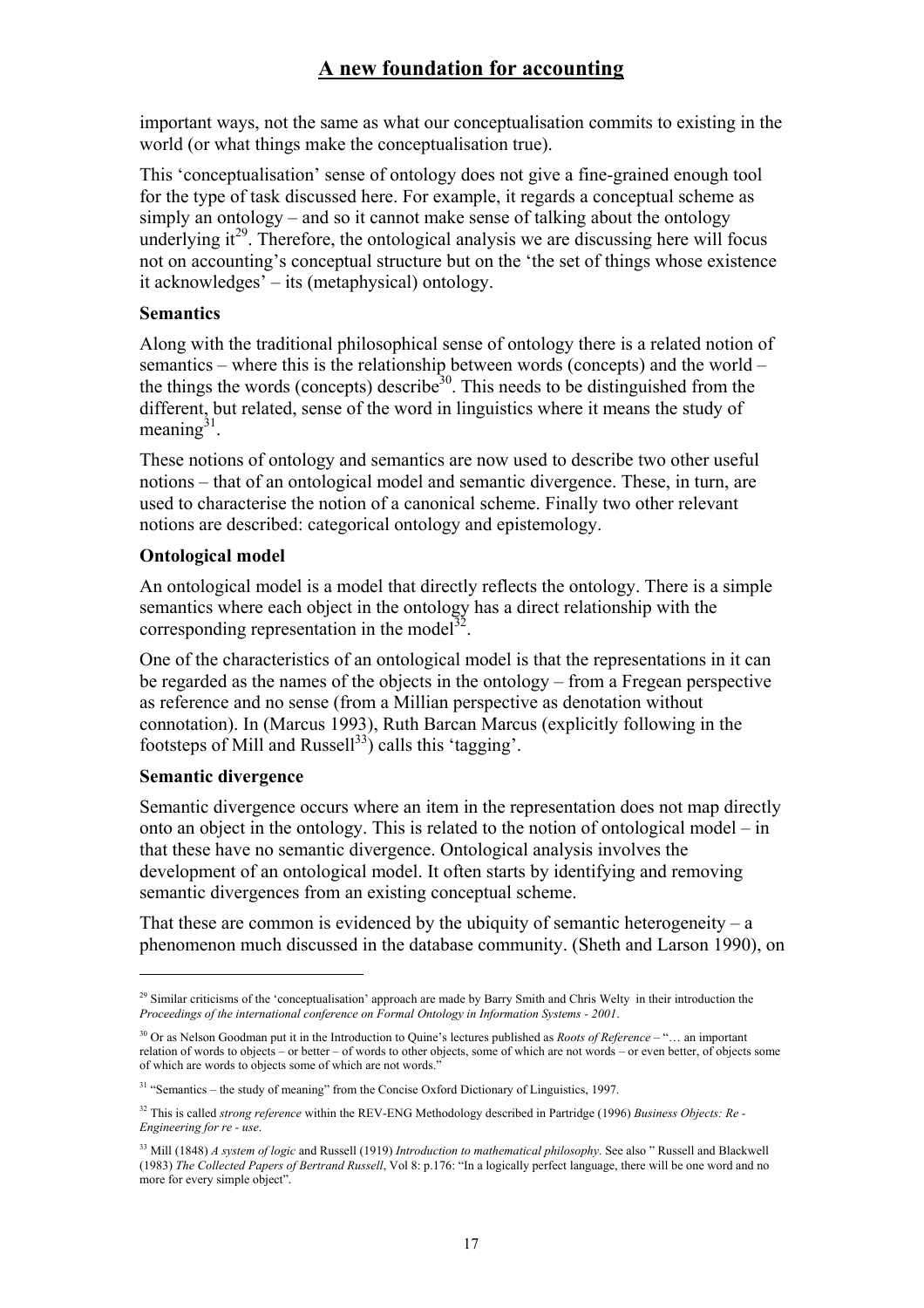p. 187, provide a description of it. They say that it is "… when there is a disagreement about the meaning, interpretation or intended use of the same or related data [in different databases]." But they note that "… this problem is poorly understood, and there is not even an agreement regarding a clear definition of the problem." From an ontological perspective it can be described as two semantically different representations of the same objects. Clearly, where there is semantic heterogeneity at least all but one of the representations must be semantically divergent.

#### **Classic example of semantic divergence**

There is a classic example of semantic divergence that is often used to illustrate it. This is data that represents the average family as having 2.4 children. In answer to the question 'How is this represented?' – the answer is as a family with children. The answer to the question 'What is being represented?' (or what is being ontologically committed to, or what makes the representation true) is quite different. It is not, as the outward form suggests, a family– but a relationship between a set of families and the numbers of members of the sets of children they have.

A more commercially relevant example is an indexical<sup>34</sup> representation such as a purchase or a sale. Where, for example, an organisation's trade is represented in its systems as a sale. But the same trade is represented in the counterparty's system as a purchase. It is only a sale or purchase relative to a party to the trade (and their system). The underlying trade whose existence these representations commit to (is made true by) is neither a sale or purchase in itself.<sup>35</sup>

#### **A canonical scheme**

An ontological model can be seen as a canonical representation scheme. The notion of a canonical form comes from mathematics, where it is defined in terms of the general notion of a normalisation procedure, which consistently transforms objects (for example, matrices) to a canonical form. This enables one to determine whether different forms are equal relative to the normalisation procedure and its canonical form. In relational database modelling there is also a well-known normalisation procedure that leads to a canonical form usually called the normal form.

#### **Ontological analysis as normalisation**

One can see that ontological analysis is a kind of normalisation process for representations that leads to a canonical form in the shape of an ontological model. This normalisation process strips the semantic divergences from a model – revealing an ontological model.

### **Categorical ontology**

 $\overline{a}$ 

There is tradition that starts with Aristotle<sup>36</sup> of not only ordering the types in an ontology 'by comparison and taxonomy<sup>37</sup>, but also explicitly including, at the top level, the major formal categories of entities (what can be called, more pompously,

<sup>&</sup>lt;sup>34</sup> Indexicality is a common source of semantic divergence. It is where the truth of an expression (representation) depends the conditions of its utterance. A classical example is the expression "I am here" – which is usually true, but will refer to different people and places on different occasions. This is clearly a way in which we use language (representation) and not a way in which the world is.

<sup>35</sup> This example, and indexicality, is described in a little more detail in Partridge (2002d) *What is a customer?*

<sup>36</sup> See Aristotle *The categories*.

<sup>&</sup>lt;sup>37</sup> The example of Crombie's scientific style of analysis mentioned earlier.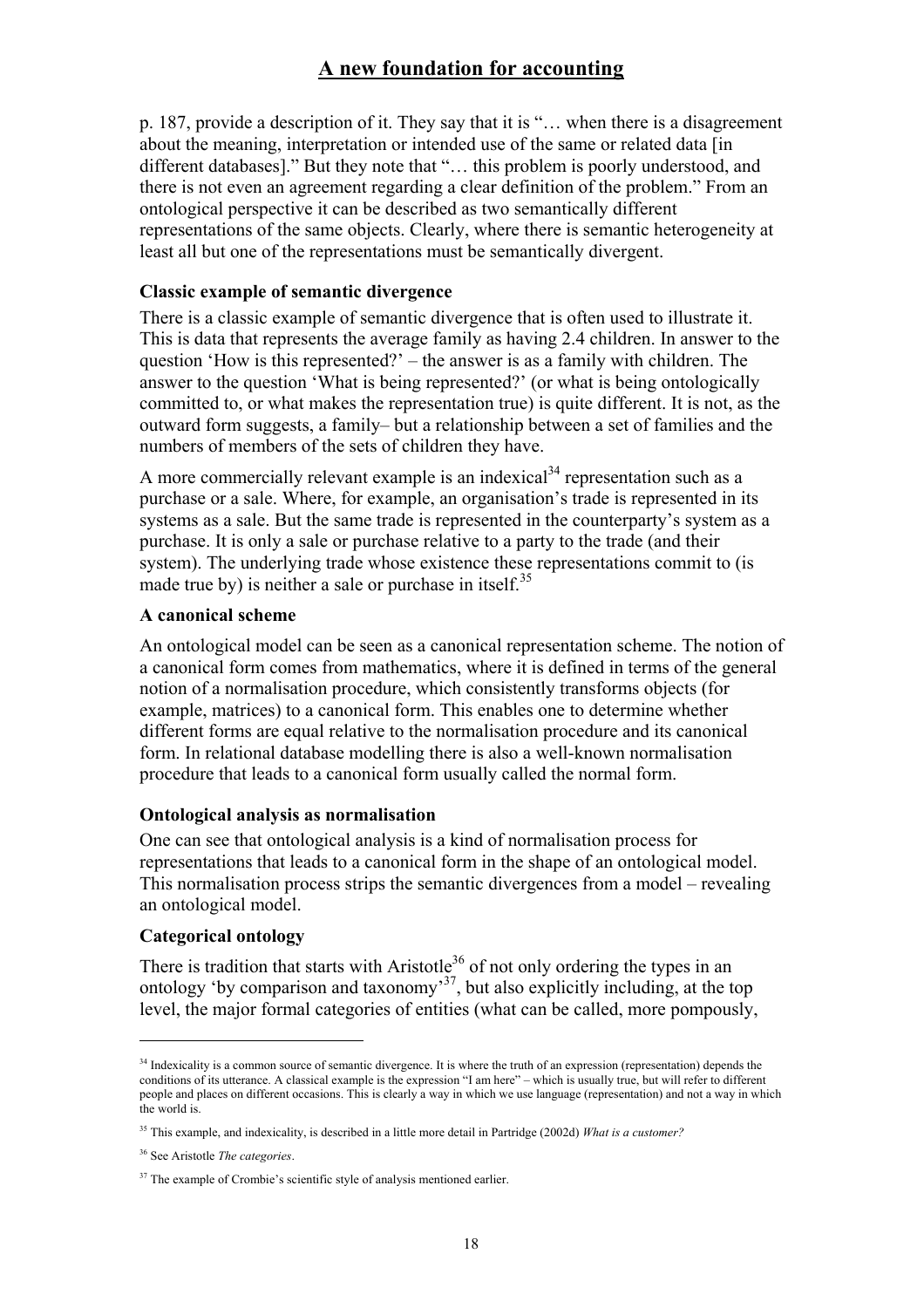the types of existence). As a matter of principle, all the various lower level types fall under one or other of these top level headings. Following (Thomasson 1999), let's call this a categorical approach.

A number of philosophers have distinguished this categorical approach that attempts to provide an overarching structure from a more piecemeal approach that considers things on a case by case<sup>38</sup>. They point out its advantages. For example, (Thomasson 1999) (on pp.115-6) notes a purely piecemeal ontology "can only provide a patchy view of what there is and a view that always risks arbitrariness and inconsistency." and (on p.117) "Approaching ontological decisions globally avoids the dangers of inconsistency and false parsimony that may result from piecemeal ontology."<sup>39</sup>

Computer science has picked up on the value of a categorical ontology. For example, John Sowa, in his latest book ((Sowa 2000) on p.51), states that "A choice of ontological categories is the first step in designing a database, a knowledge base or an object oriented approach."

## **Core accounting ontology**

The ontology produced for the new accounting schema can be divided into a number of layers. At the top are the formal categories<sup>40</sup>. Underneath this is the core accounting ontology. A core ontology – as (Breuker, Valente et al. 1997) note – "contains the *categories* that define *what a field is about*." Where a "field is a discipline, industry or area of practice that unifies many application domains …". Determining the scope of core ontology and, in particular, the boundary between the top and core ontology, is a practical matter – and is guided, as Breuker et al suggest, by how much a candidate category helps to provide a unifying structure. The key point is that given a 'field' such as accounting there are core categories that help to "define *what [it] is about*."

# **Epistemology**

 $\overline{a}$ 

There are two reasons why it is useful to introduce the notion of epistemology here. Firstly to clarify by contrast the notion of ontology and secondly because the new accounting conceptual scheme will need to have an epistemology built on top of its ontology – as indeed will almost any conceptual scheme. The examples of ontological analysis in the later sections help to illustrate this.

In philosophy, ontology and epistemology deal with two different questions, which result in two different ways of looking at and analysing the world. Ontology is concerned about what exists – whereas epistemology is concerned about what is (or can be) known by someone. For example, epistemology would attempt to explain how we can know about a particular type of thing, such as colours. Whereas ontology would be interested in what ontological type colours are.

<sup>&</sup>lt;sup>38</sup> As already noted this follows Thomasson (1999) *Fiction and metaphysics* (pp.115-6). Similar distinctions are made in: Williams (1966) *Principles of empirical realism* (see p.74) see the distinction between analytic ontology and speculative cosmology is made. Ingarden (1964) *Der Streit um die Existenz der Welt. 1. Existentialontologie* (pp.21-53) see the distinction between ontology and metaphysics. Similar points are made in the Introduction to Hoffman and Rosenkrantz (1994) *Substance among other categories*.

<sup>39</sup> Similar points are made in, for example, Körner (1970) *Categorial frameworks* and Collingwood (1940) *An essay on metaphysics*.

<sup>40</sup> In Partridge (1996) *Business Objects: Re - Engineering for re - use* this is called the framework level and an example of this for IT ontological analysis is given on pp. 276-8*.*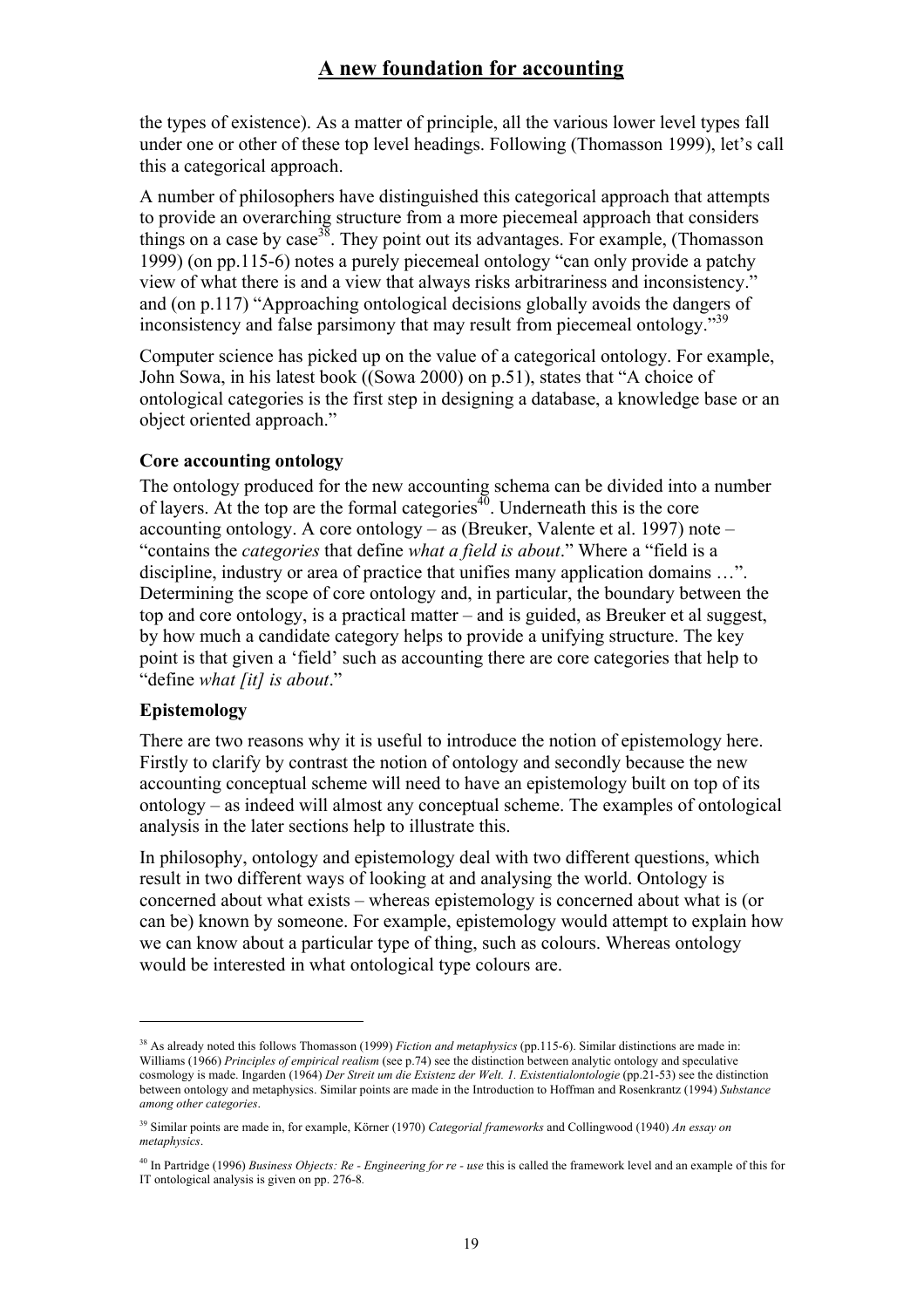These two different approaches are both useful when specifying a system, particularly a computer application. A system (application) will make some ontological commitment – it will assume that certain things exist. These things are its ontology, which answers the question – what exists according to the system. The ontological model will represent this.

A system<sup>41</sup> will also have constraints on what it actually does (and can) know. These are described in its epistemology, which answers the question of what the system can (and must) know. In this context, an epistemology is always indexed to a knowing system. Of particular importance for operational applications is describing what it needs to know before it can do something. An epistemological model will represent this. The accounting conceptual scheme needs an epistemological aspect – it needs to describe what an enterprise's accounting system needs to know. Philosophical epistemology concerns itself with questions of belief, particularly the problems of false belief. Specifications of computer system ontology, and accounting conceptual schemes, seem less concerned about these.

One can regard the epistemology as looking at the world from the perspective of the system and what it knows and the ontology as standing back as describing the world that the system commits to from a perspective outside it. These two are interdependent. They deal with the same world, and mostly with the same things in the world. However, their different goals mean that they paint different perspectives of these – as the following examples show.

### **Examples**

 $\overline{a}$ 

Let us assume, simplistically, that all humans are either male or female and that we are looking at a system that records humans' details including their gender. Then this system is ontologically committed to the existence of male and female types, which are sub-types of human and completely partition it. This is its ontology. However, we cannot guarantee that the system will always know a person's gender – so it has to deal with cases where it does not know the gender. So within the system's epistemology not all humans will be partitioned into male or female sub-types – in other words, within the epistemology the partitioning is incomplete. This gives us different, but equally valid, ways of categorising the world, illustrating how the approaches' different purposes can lead to different results.

Epistemology's purpose lines up quite neatly with one of the key requirements in specifying a computer application, clarifying what it must know and what it does not need to know. This makes documenting the epistemology an essential element of the specification of a system – though it is not usually called given such a grand name.

To see this, consider an insurance company that sells various types of policies. For its actuarial calculations, the company needs to know and so asks all its policyholders whether they are married and records the results. For its joint policyholders, it also needs to know, and so asks, whether they are married to each other and if they are, this marriage relationship is recorded. For its sole policyholders it does not need to know this information – so it does not ask or record it.

The system is ontologically committed to the existence of persons and their married states. It is also committed to the fact that persons in married states have a marriage

 $41$  In the case of a computer application this may be a network of applications, each with its own constraints upon what it can know.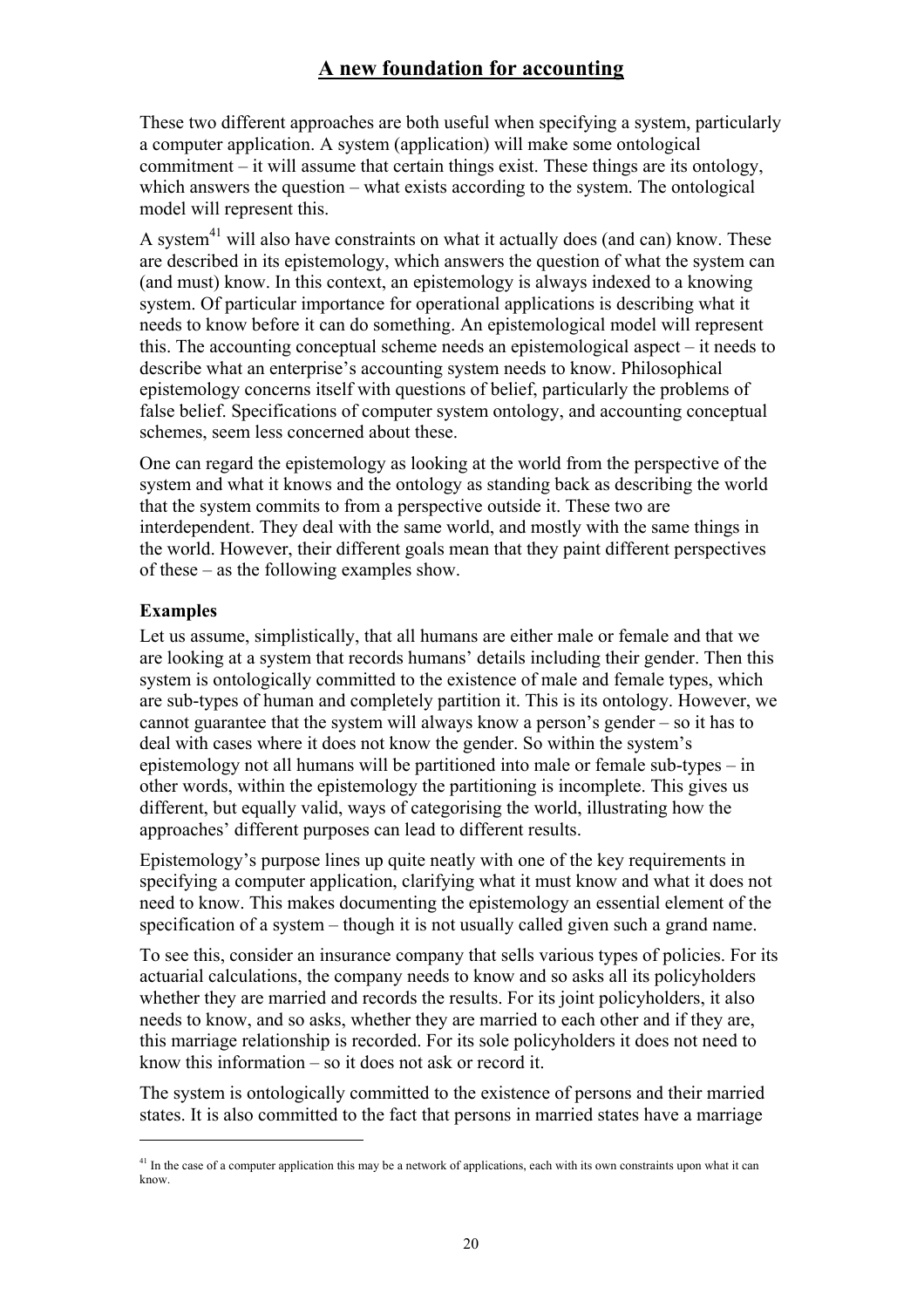relationship with each other: this is what being in a married state means. In contrast, from the company's epistemic perspective, knowing someone is married does not mean knowing their spouse and the marriage relationship. This is because for sole policyholders, the company can *know* that they are married, but not *know* who their spouses are and so cannot *know* their marriage relationships. Note that it may 'know' their spouses – because they are also policyholders – but not know whose spouses they are.

In current practice, the epistemic perspective plays a more prominent role in computer specifications because the current state of database technology means that only the epistemology (and not the ontology) is reflected in a company's database. In this example, the insurance company's database needs to be able to record persons that could be in a married state without having to record them having a marriage relationship. The fact that persons in a married state always have a marriage relationship cannot be recorded. This is why the use of the terms 'mandatory' and 'optional' and the cardinality constraints upon relations in database contexts are usually from an epistemic (not an ontic) perspective.

#### **Linking ontology to epistemology**

It is important to understand how the ontology and epistemology link. One way of describing this is to widen the scope of the ontology to include the system that is the subject of the epistemology. This can pose some delicate problems and needs to be done carefully. Consider the first example. It may be tempting to regard the epistemological types as dealing with known instances – as perforce only these are instantiated in the model. This would suggest that the epistemology has known-male and known-female types – and possible an unknown gender type. However, it also makes sense to say that the system 'knows' the ontological types male and female, though it does not know all their instances – or, indeed, for all the known instances of human which of the gender sub-types they fall under. This second option is more attractive as our unreflective view of our own epistemology is that when we think of male or female sub-types we are thinking of the ontological variety, in other words, not just the males and females we know. Also, as it is possible for the system to know whether it knows, qualifying the sub-types with 'known' introduces the possibility of an endless regress with known male, known known male and so on.

Under the second option, the ontology would explicitly recognise the system and its knowing relationship with the male and female sub-types and their instances. It would also recognise that only some of the gender types' instantiation relations are known. Within the ontology the instances of human that are not epistemically classified by gender (in other words, whose gender is not known) would be marked in the ontology by there not being a known relation between the system and the instantiation relation. This explains why the epistemic partition is incomplete  $-$  it is representing the known instantiation relations rather than the complete set of instantiation relations. As this illustrates, in this simple example, the epistemological perspective can be seen as a filtered view of the ontology – only showing what is known. This filtering leads to apparent difference in structure.

From this brief outline it should be clear that our conceptual schemes need both an ontology and an epistemology. People sometimes need to be able to conceptualise that they know someone, who has a gender, but they do not know it. Insurance companies may need to know that if their policyholders are married that they have a married relationship with someone else – even if they do not know who the person is.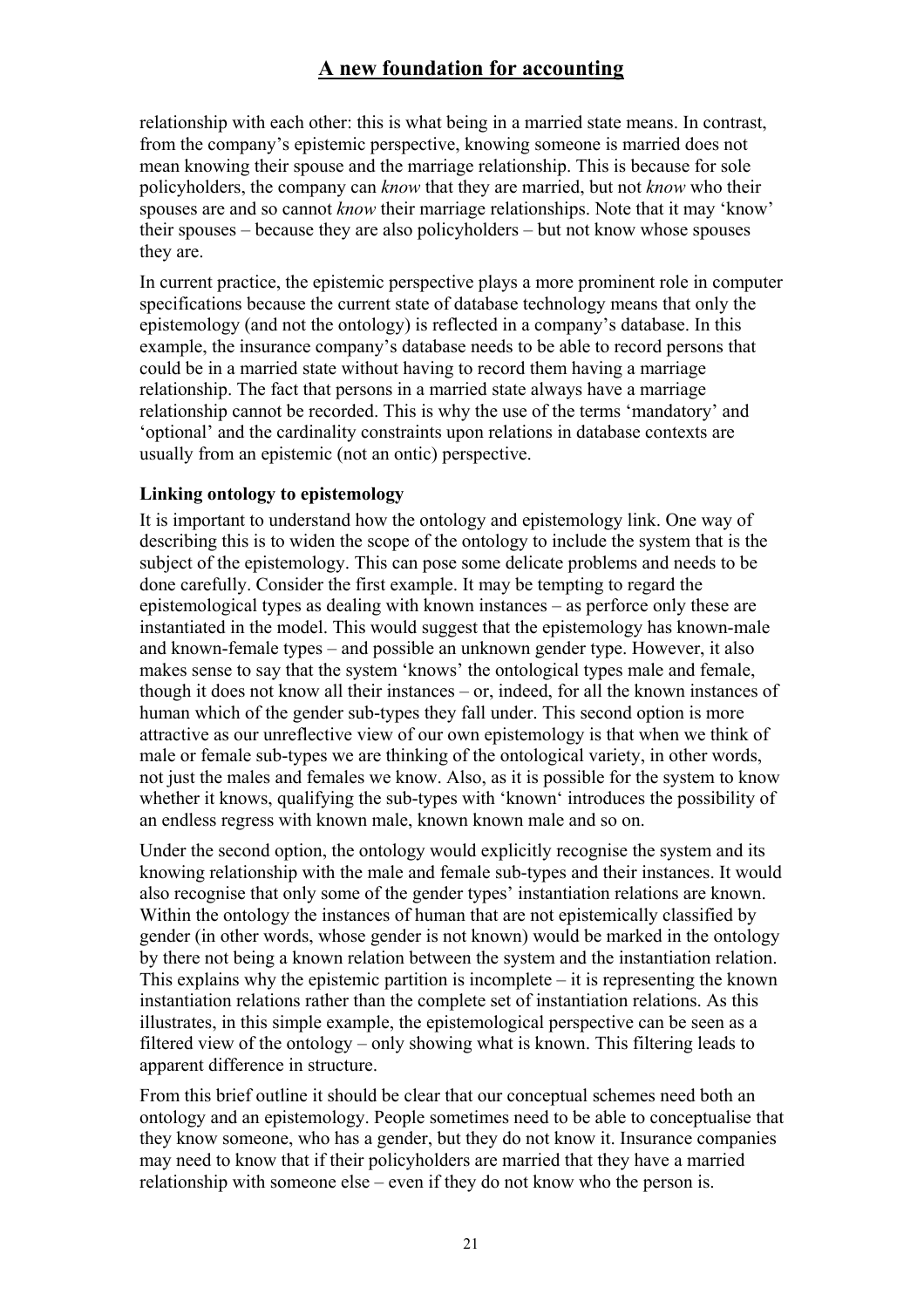Unfortunately, due the constraints of current database technology, it tends to be the epistemology that is explicitly captured in the database.

## **Ontological relativity and paradigms**

It might seem that discovering the ontology underlying a scheme is a straightforward matter. Most communities have a broad agreement about the majority of the objects in their domains. For example, professional accountants broadly agree what transactions and accounting movements are. This is because they share a common conceptual scheme. This would seem to imply that modelling the objects in their underlying ontology is straightforward.

Unfortunately, this consensus usually does not survive the rigour of an ontological analysis of the common conceptual scheme. Ontology needs a paradigm to fix its world view, and there are a variety of paradigms with major structural (architectural) differences – this is known as ontological relativity<sup>42</sup>. Much of the variety can be characterised in terms of meta-ontological, metaphysical choices<sup>43</sup>. These choices help to characterise what kinds of things can exist – and how they can exist. They dictate the top level categories into which the rest of the things that exist fall.

Most communities have not consciously fixed on an ontological paradigm. They would not understand the meta-ontological choices and have difficult in characterising the top level categories. The ontological analysis presented here in this paper is known as the business object paradigm, which is described in (Partridge 1996; Partridge 2002b).

### **Selecting an ontological paradigms**

To justify the use of the business object paradigm, it helps to set out the basis on which its meta-ontological choices were made. For our purposes, a paradigm needs to be judged by its utility, the value of the ontologies that it helps the ontological analysis generate. This value is assessed against criteria adopted from engineering and science, which have characterised successful technologies and theories.

The technology-based values are:

- Useablility
- Applicablility
- Teachability

The science-based values are:

- Precision
- Simplicity and generality
- Fruitfulness

 $\overline{a}$ 

• Unity and Explanation

From the point of view of the foundational ontological paradigm and the new foundational (core) ontology for accounting the science-based values are more

<sup>42</sup> Quine (1969) *Ontological relativity, and other essays* introduced this term.

<sup>43</sup> See Partridge (2002a) *Note: A Couple of Meta-Ontological Choices for Ontological Architectures* and also Chap. 1 – *Metaontology* of Van Inwagen (2001) *Ontology, identity, and modality*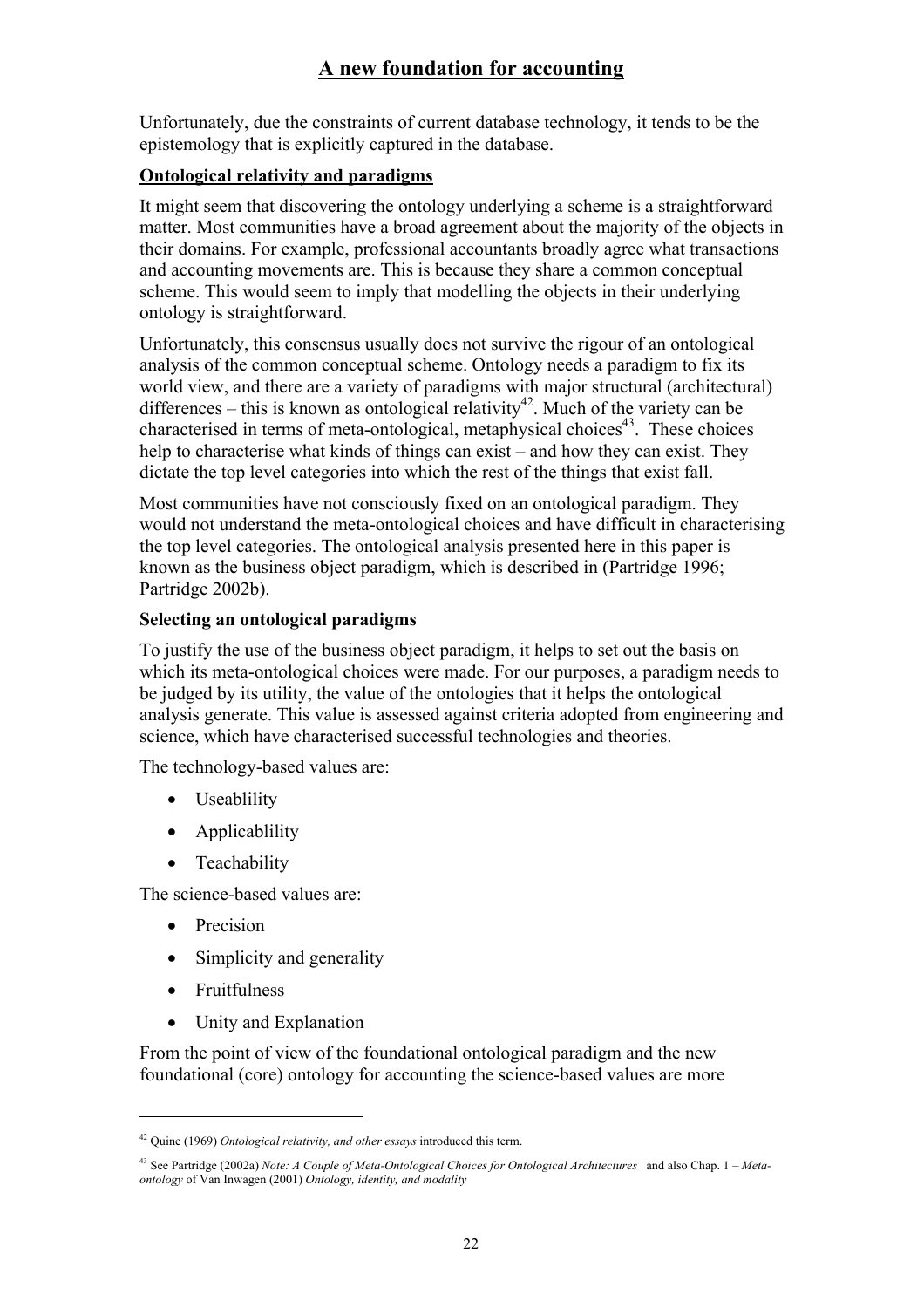relevant. When considering the new overall accounting ontology and its overlaid conceptual scheme, the technology based values become more relevant.

## **Science-based values**

Most people will have some general understanding of what the science values are. However, to avoid misunderstanding it is probably worthwhile to briefly confirm this.

## *Increasing (relevant) precision*

Precision in this case means the accuracy with which the ontological model reflects the business objects. It is important to recognise that the goal is not exactitude, but to determine things to the relevant level of precision – as Aristotle said "it is the mark of an educated man to look for precision in each class of things just so far as the nature of the subject admits"44. And, as Charles Peirce and Bertrand Russell pointed out, our languages always contain an element of vagueness, so exactitude is an impossible goal.

It is also useful to make a distinction between the formality with which the representation is expressed and the precision with which it refers. It is possible to have a formal representation that is not particularly precise. However, it is more difficult to have a very precise representation that does not also have a high degree of formality. So increasing the level of precision is likely to also lead to an increase in formality.

# *Increasing simplicity and generality*

To increase both simplicity and generality mere harmonisation is inadequate – it just increases complexity. Some level of revision is required. As David Lewis notes (on pp.133-5 (Lewis 1986)) "trying to improve the unity and economy of our total theory" involves "two things that somewhat conflict". Firstly, "to *improve* that theory, that is to change it", and secondly, "to improve *that* theory, that is to leave it recognisably the same theory we had before". As he notes, the first of these can, and does, lead to improvements that "correct" common sense. As he says, this may have some costs but these "must be set against the gains" within the overall scheme of things. And doing this is an important part of building a useful ontology.

As has been mentioned before, this may seem counter-intuitive but it is a trait of successful scientific theories. The classic scientific example is Einstein's well-known equation 'E=mc<sup>2</sup>'. This replaced pages of complex equations with a single line, and the 'improved' theory involved a new perspective that 'corrected' common sense.

# *Increasing fruitfulness*

 $\overline{a}$ 

Unlike simplicity and generality, which can usually be seen directly in the ontology, fruitfulness is something that only becomes apparent in its application. Plato explained it metaphorically, describing it as carving nature at its joints. (Hilary Putnam, more prosaically, talked about cookie cutters and lumpy cookie dough.) Underlying this is the notion that fruitful theories capture reasonably accurately nature's underlying structure, in a way that goes beyond what is then known. This explains why they often 'work' in situations that were not envisaged when the theory was developed.

<sup>44</sup> Introductory quotation headed 'A Warning' in Armstrong (1997) *A world of states of affairs*.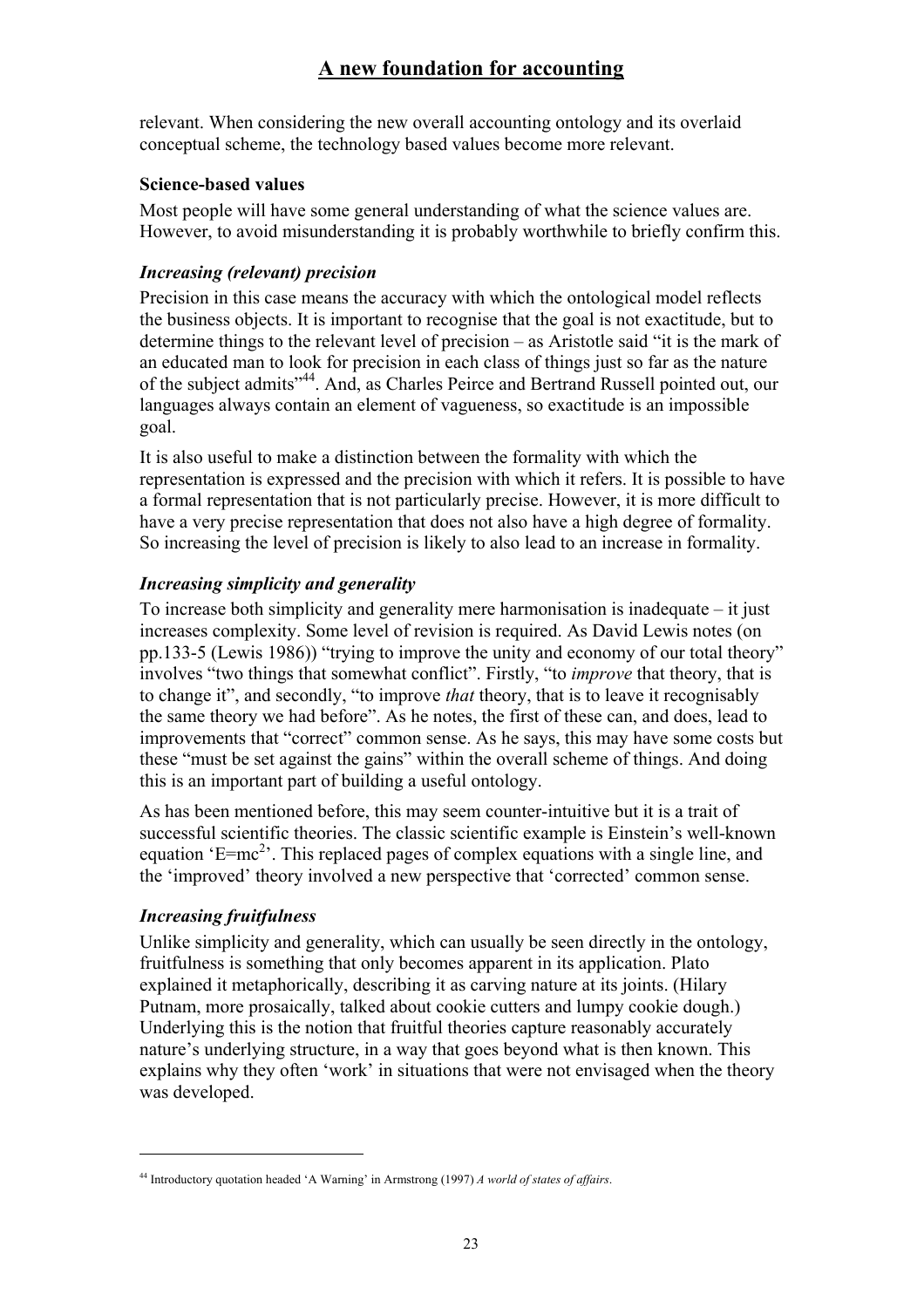# *Unity and Explanation*

Unity and explanation are more global than local features of the model. In a unified ontology, the individual local general patterns form part of a common global framework. The two are linked, as providing a unifying framework is also one aspect of giving an explanation. Another aspect is describing the causes (in the sense of Aristotle's four causes) – answers to the question 'Why?' in terms of 'Because …'.

Experience has shown that unity and explanation are useful in two main ways. Firstly, they make a model easier to comprehend. Secondly, they appear to be good indicators of fruitfulness. One apparent difficulty is that it is hard to give an exact measure for the level of unity or explanation, however this is no real problem as people find it easy enough to recognise this intuitively.

While the ontological model will explain to an extent what the objects are, it is not sufficient for human understanding. Typically it needs to be supplemented and supported with a certain amount of informal explanation.

## **The Business Object Paradigm**

Ontological paradigms can be characterised in two different ways, by:

- the metaphysical choices they embody, and
- the styles of analysis they lead to.

As often happens at this very general level these two are inter-related – this will become clearer in the exposition below.

### **General characterisations**

Before looking at the choices and styles specific to the business object paradigm, it is useful to examine a couple of characterisations that apply reasonably generally. One is a meta-ontological preference that informs the choices and the other is a style that applies to most ontological analysis.

### **A general meta-ontological preference for unifying entities**

The general requirement for simplicity leads to this meta-ontological preference. A number of the meta-ontological choices involve a choice between multiplying or unifying entities. From the simplicity perspective, the concerns are wider than just inflating the number of entities, there is also a requirement to explain the relation between the multiplied entities. This does not exist for the unifying option, as they have been unified into a single entity.

Hence the general requirement for simplicity therefore leads to a preference, other things being equal, for a unifying option. This can be seen as a variety of ontological parsimony, much like Ockham's razor.

# **A general ontological style**

Identity is of central importance to ontology. It is extremely useful for generating questions that help us to see what something is. Typically, the question will ask whether and why two names or descriptions refer to the same or different entities, or more generally, under what conditions two names of instances of a type refer to the same object.

Associated with identity is mereology; which looks at the whole-part relation. This can be seen as partial identity (Armstrong 1997): a part of something is partially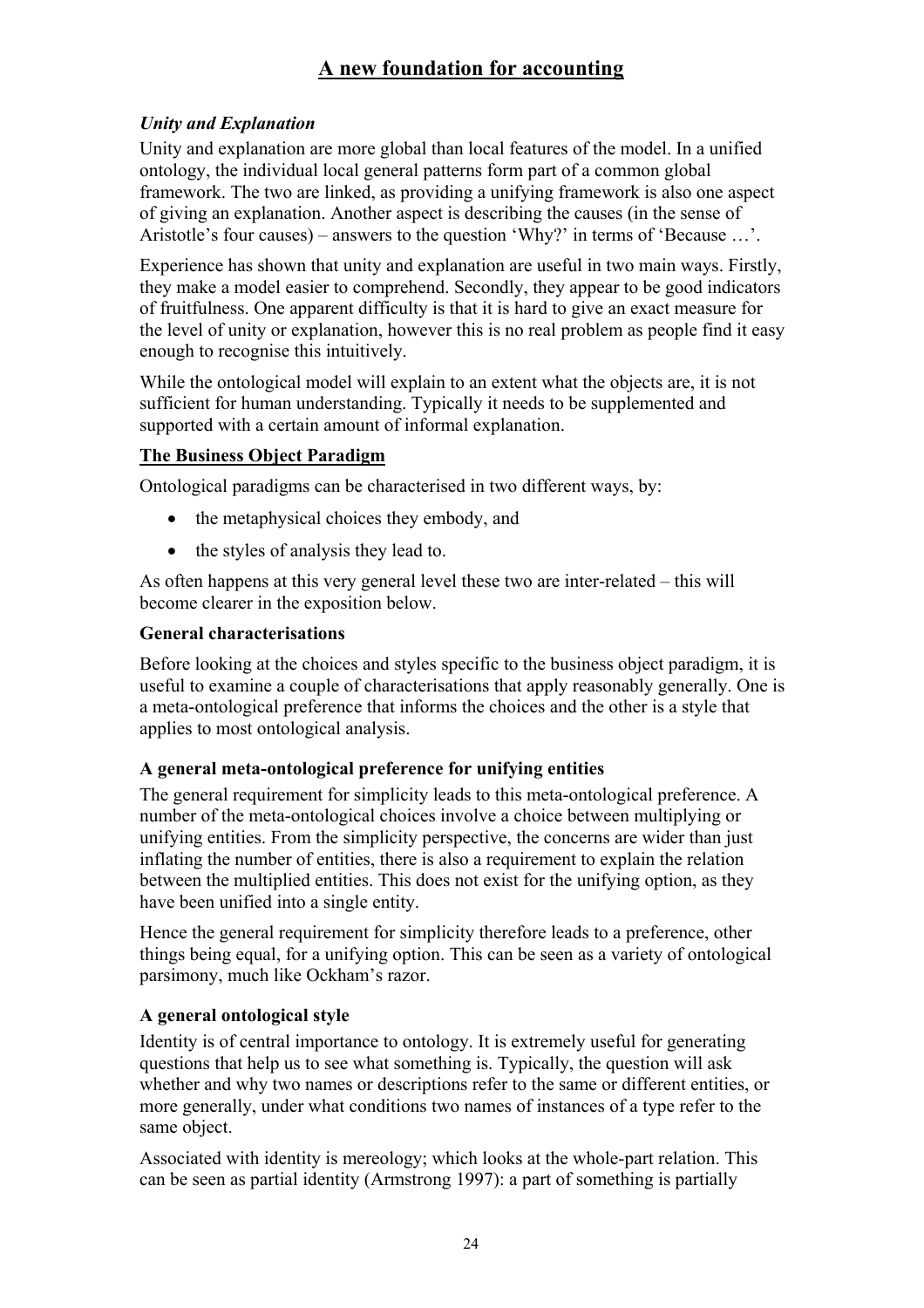identical to its whole. Mereology generates similarly useful questions about the partial identity of objects.

## **The specific metaphysical (meta-ontological) choices**

The metaphysical (meta-ontological) choices help to determine the overall structure (architecture) of the ontology. Typically, these choices commit us to particular ontological categories. It also seems that these choices influence one another – that making one choice has architectural implications for the other choices. A major concern in constructing an ontology that these meta-ontological choices are made in a co-ordinated way, committing to a (reasonably) coherent set of ontological categories.

### **The meta-ontological choices**

We now look at three of the meta-ontological choices, which are particularly relevant to the ontological analysis in the later sections:

- Minimal categoricity,
- Perdurantism, and
- Extensionalism.

All three are motivated by concerns for ontological parsimony.

# **Minimal categoricity**

As part of a general preference for simplicity and ontological parsimony, the business object paradigm only commits to a minimal number of necessary categories for its objects. There are three main category simplifications that it adopts:

- Naturalism,
- Materialism, and
- Space-time-ism

# *Naturalism*

The first simplification is what (Armstrong 1997) calls naturalism: "It is the contention that the world, the totality of entities, is nothing more than the spacetime system." This helps to enforce a useful rigour to the analysis, as one has to identify the objects in space-time – and cannot have recourse to abstract objects.

# *Materialism*

A second simplification-unification is a single category for objects existing in naturalistic space-time – the material category. This obviates the need to have disjoint categories for form and matter. So the statue and the clay it is made of belong to the same single material category. Materialism and extensionalism (see below) imply that where descriptions of a statue and a piece of clay pick out the same spatio-temporal extension, they refer to the same object.

# *Unifying space-time and matter*

A third simplification is the unification of space-time and matter. Space-time regions and its occupants belong to the same category. This and extensionalism (see below)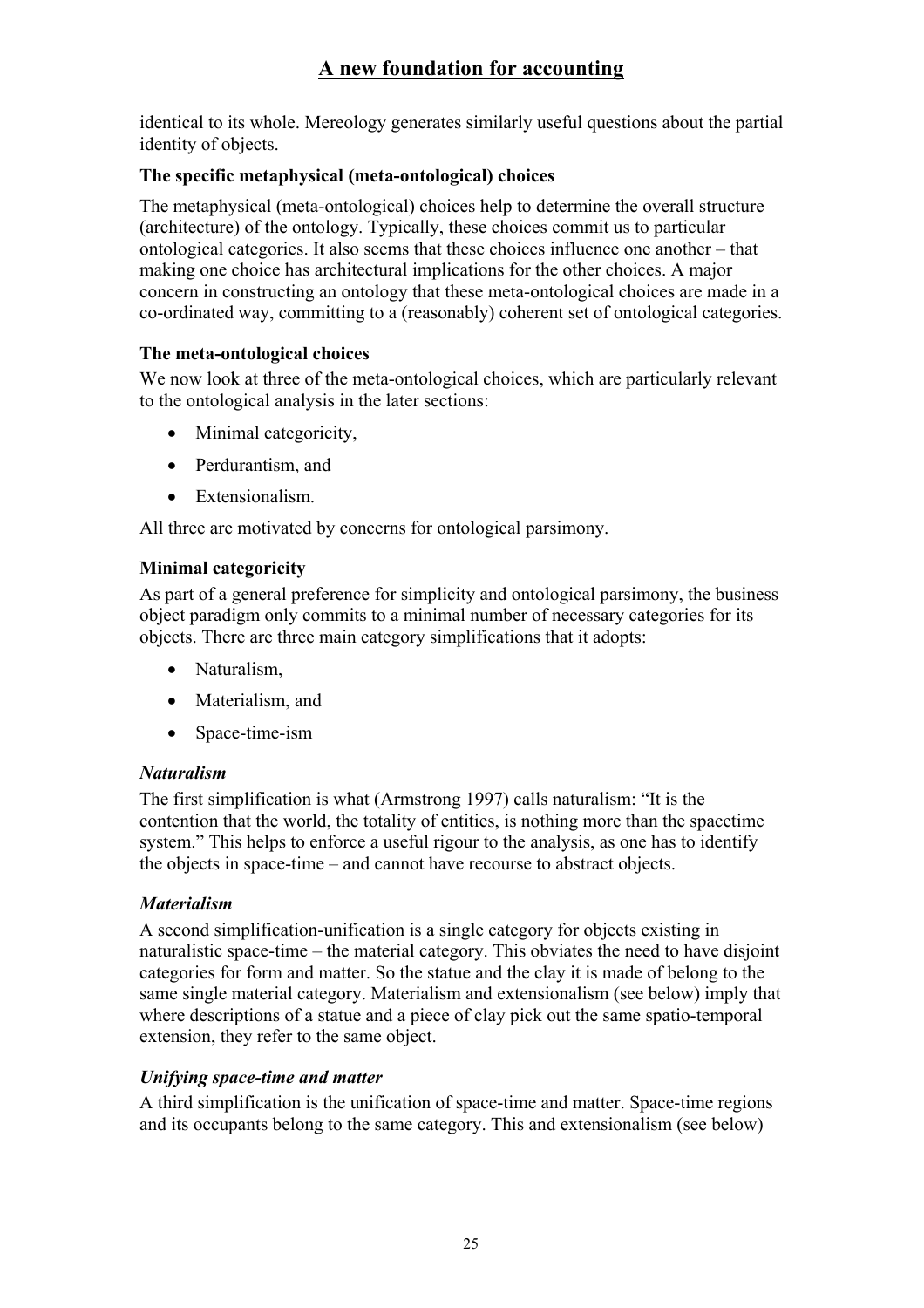imply that descriptions of a physical object and the space-time region it (completely) occupies refer to the same object<sup>45</sup>.

### *Mereological extensionalism*

A natural extension of this category simplification is mereological extensionalism (see (Simons 1987) for more details), which is adopted. This is the principle that the sum of parts can only be a single whole. Where there is only a single main category, and so the whole and parts must belong to it, this makes sense.

### **Perdurantism - unifying the past, present and future**

There is another type of simplification relating to time, which is not quite a category simplification. Physical objects, such as trees, stones and people, persist as individuals through time, despite changing. There is a meta-ontological choice to be made about how this is dealt with. A choice between regarding these bodies as changelessly extended in time (perduring through time) or changing as they endure through time<sup>46</sup>. The business object paradigm chooses to treat them as perduring through time – this is called a perdurantist position in contrast to the opposing endurantist position. From the perdurantist perspective, changes over time are regarded as different temporal parts of the object as having different properties.

This naturally leads to a position that deflates tense distinctions. Endurantists tend to argue that there is a difference between the future, present and past me – even with respect to the same time. So, the future-me tomorrow is different from the present-me when tomorrow arrives and the past-me after tomorrow. The perdurantist has no need for such a distinction – nor the problem of explaining how these 'me's are different but the same.

### **Extensionalism – categorical formal identity criteria**

At the root of this is a proposal by Quine that greatly simplifies the analysis of identity. He suggested that identity is formally characterised for every entity by providing the top categories with criteria of identity. Hence his slogan (Quine 1969) that there is 'no entity without identity'.

Extensionalism is a way of characterising the formal identity criteria for the categories – in terms of their extension. The alternative is intentionalism, where two different objects can have the same extension, but be differentiated by their intension. This is discussed for types and elements below.

#### *Extensional identity criteria for types*

 $\overline{a}$ 

The extension of a type is the collection of objects that are instances of it. A straightforward view of this only considers the actual objects that are instances of the type – and maybe even additionally restricts actual to now – that is, the present instances. Basing identity on this leads to problems, the classical illustration of which is a story of what happened when Plato defined humans as featherless bipeds – on the basis that the two types had the same 'actual' extension. In response, Diogenes plucked a

<sup>45</sup> See Note 10 on p.76 of Lewis (1986) *On the plurality of worlds*, where quoting arguments from Nerlich (1994) *The shape of space*, he makes the same choice.

<sup>46</sup> The terms 'endurantist' and 'perdurantist' are taken from David Lewis's book *On the plurality of worlds.* (1986), where 'persist' is intended to be neutral with regard to the 'endure' and 'perdure' interpretations. For a more extended discussion of this choice see Partridge (2002a) *Note: A Couple of Meta-Ontological Choices for Ontological Architectures*.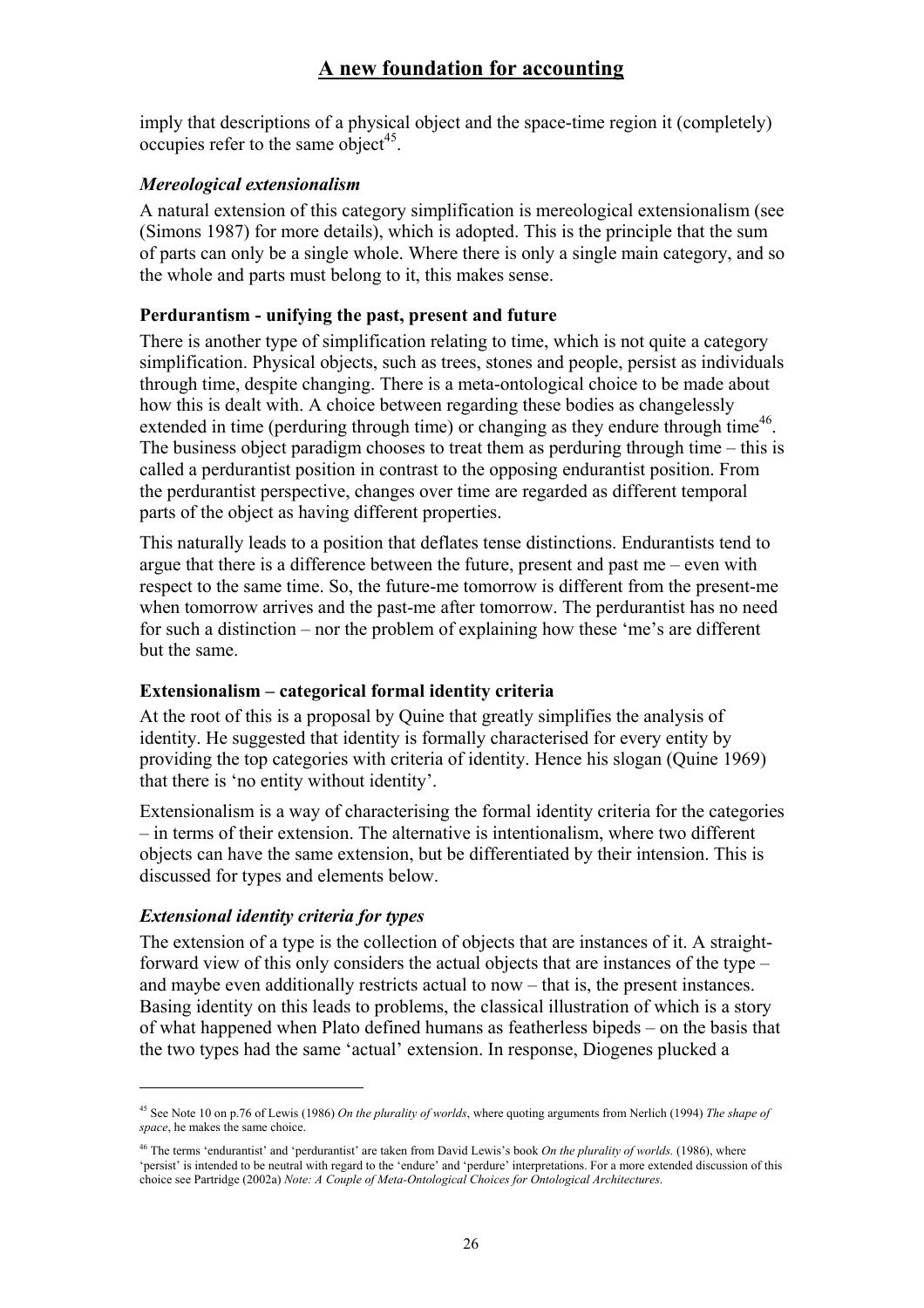chicken and offered it to Plato as an example of a human. A more sophisticated view takes the extension of a type to include all possible instances<sup>47</sup>. This is sufficiently fine grained to avoid these kinds of issues. It also provides a reasonably robust mechanism for determining identity, and partial identity. Where 'two' types have the same instances, the same extension, they are identical. Where two types have some instances in common, they are partially identical.

An intensional view is even finer grained than this. It would recognise two (ontological) types with different 'meanings', but the same extension. For example, it would regard equilateral triangle and equiangular triangles as different (ontological) types – even though they have exactly the same extensions. This intensionalist policy has a number of problems. It has a multiplier effect, increasing complexity. One would need not only more types, but also a need for structures /explanations to 'manage' the relations between types with the same possible extensions. For example, explaining why equilateral triangle and equiangular triangles necessarily have the same extension. This additional complexity does not seem to bring any apparent overall benefit. Of course, there are differences in meaning between the terms 'equilateral triangle' and 'equiangular triangle' – but these can be explained in semantical<sup>48</sup> terms – without burdening the ontology.

#### *Extensional identity criteria for elements*

Within the minimal categorical structure of the business object paradigm, all elements have a spatio-temporal extension. This provides us with an identity criterion. If elements have the same spatio-temporal extension, then they are the same. In less technical jargon, if two things are always in the same place at the same time, then they are the same. As (Locke 1690) pointed out*<sup>49</sup>* some time ago, if two things have different beginnings (or endings) they cannot be the same thing.

A classic example is the two names 'Morning Star' and the 'Evening Star'. Ancient astronomers at first thought these were two different planets. However as their observations became better, they realised that these were in the same places at the same times - that they were one thing, the planet Venus.

#### **Styles of analysis**

 $\overline{a}$ 

The paradigm's styles have, like scientific styles, emerged from successful practice rather than theoretically. The meta-ontological choices, particularly extensionalism, turn out to have a big influence on the styles of analysis – leading to a style called here extensional analysis. Experience reveals some styles successfully inherited from the general scientific store. An example is the style noted earlier, (Crombie 1994)'s 'ordering of variety by comparison and taxonomy' – called here categorical taxonomy. Another inherited style is his 'the deployment of experiment both to control postulation and to explore by observation and measurement' – called

<sup>&</sup>lt;sup>47</sup> Though this, of course, raises ontological questions about the nature of these possible instances' existence. See Lewis (1986) *On the plurality of worlds* for one position on this.

<sup>&</sup>lt;sup>48</sup> Semantical in the philosophical sense – the relationship between words and objects. One place where this semantic explanation is done is Bealer (1982) *Quality and concept*.

 $49$  Book II, Chapter xxvii,  $1 - XXVII - Of identity and diversity - \dots$  When we see any thing to be in any place in any instant of time, we are sure, (be it what it will) that it is that very thing, and not another, which at that same time exists in another place, how like and indistinguishable soever it may be in all other respects: ... [O]ne thing cannot have two beginnings of Existence, nor two things one beginning, it being impossible for two things of the same kind, to be or exist in the same instant, in the very same place; or one and the same thing in different places. That therefore that had one beginning is the same thing, and that which had a different beginning in time and place from that, in not the same but divers."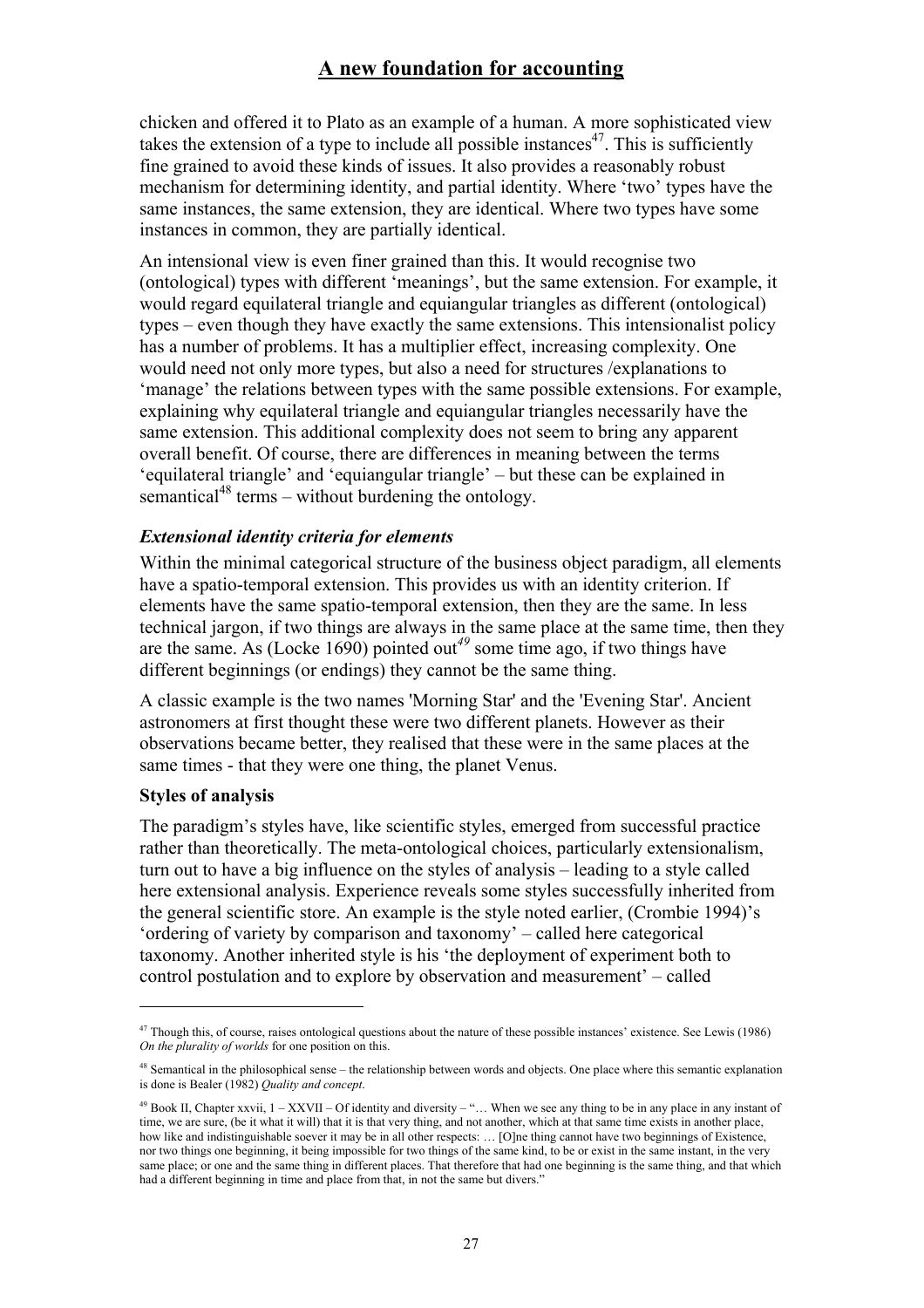empirical investigation. These three styles and another called facet generalisation are described below.

#### **Categorical taxonomy**

An important part of building the ontological model is unearthing the underlying taxonomy. As noted earlier, this has been a standard approach since Aristotle. It involves identifying the major categories and organising the various entities into hierarchies under them. As a matter of principle, every entity has to fall into one or other of the categories. And care must be taken to ensure that it is placed into the correct category – that its ontological type is accurately identified.

#### **Faceted generalisation**

Facet generalisation is a key style delivering both simplification and generalisation. Aristotle's hierarchical analysis, and much taxonomic analysis since has used what might be called abstraction generalisation. This groups together lower level types under a single more general type – which is characterised by the common qualities of its sub-types. In this approach, there is a measure of generalisation, but the lower level types remain indispensable as they deal with the more specific characteristics.

In faceted generalisation, all the qualities of the lower level types are analysed for general patterns with the goal of characterising all of them under more general types – known as the lower level type's facets. Typically a smaller, simpler group of these higher level types/facets fully characterises the lower level types – giving a simpler, more general picture – rendering them, from one perspective, redundant. (Partridge 1996) calls this compacting and has several worked examples illustrating how it works.

### **Extensional analysis**

As a result of the meta-ontological choice of extensionalism, the extensional analysis of objects corresponds to an analysis of identity both partial and total. This turns out to be a particularly fruitful style. The ontological analysis of the elements will map out their extension in relation to other elements, showing any overlaps. The choice also gives the taxonomic analysis of types an extensional basis: being a sub-type is extensionally equivalent to being a part<sup>50</sup>.

This choice had lead to the development of a technique for modelling the relationships between spatio-temporal extensions called space-time maps $51$  - there will an example later in the paper.

### **Empirical investigation**

 $\overline{a}$ 

The ontological analysis has a strong empirical bent. Analysis typically starts with a close look at individual elements. As new general patterns are discovered, they are tested against their instances. Even the top levels are subject to empirical tests.

An important aspect of the meta-ontological choices is that they, typically, have no empirical consequences. One can think of these as ways in which the world is that, unlike empirical scientific claims, cannot be tested. Or, from another perspective, as

<sup>50</sup> The mereology of types (classes) is described in Lewis (1991) *Parts of classes*.

<sup>51</sup> For more on these see pp.179-80 of Partridge (1996) *Business Objects: Re - Engineering for re - use*, which has an explanation and examples.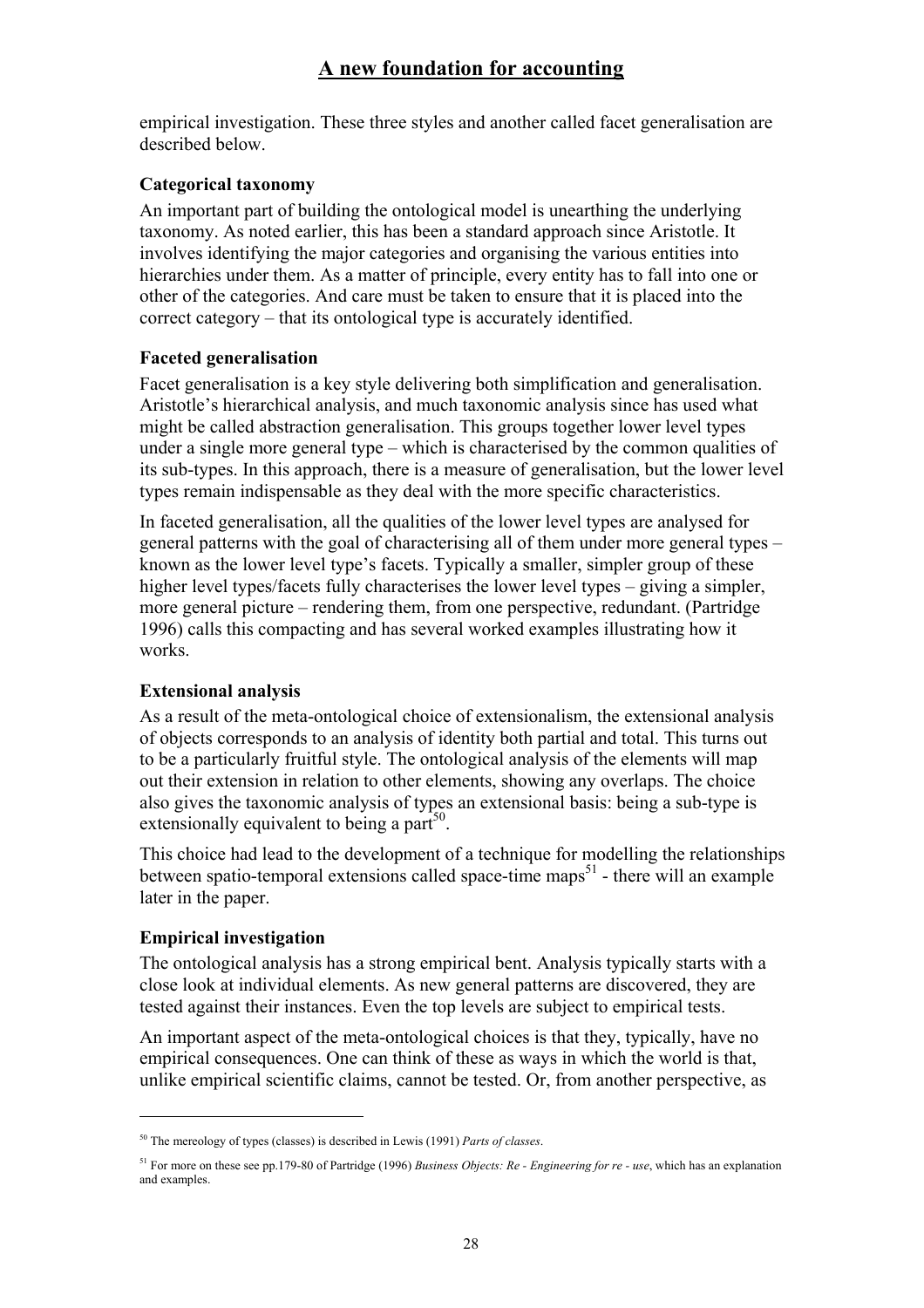making choices about how we choose to organise what we know about the world. This may seem to suggest that we can make the choices without looking at the way the world is. But this is not so. The results of the choices are judged by how well they actually organise the world – on the basis of the values described earlier.

Experience has shown that the re-engineering of existing large applications provides a good empirical test. The data in the application system is regarded as a useful source of 'observations' which can be used to check the 'theory' embedded in the general pattern. Running the data against a proposed general pattern often shows up faults that are not easily found by human inspection.

## **Interlinked styles and choices**

These various styles are interlinked and mutually supporting. For example, identity is linked to extensionalism as noted above. It is also related to ordering, in that the taxonomic ordering can be seen as delineating the mereology of the types involved – a sub-type is partially identical to its super-type as it shares some members.

### **How to re-engineer the foundations of accounting – an example**

The ontological analysis presented here<sup>52</sup> focuses on a few simple transactions. It develops a more precise understanding of the business objects that are involved and in the process re-arranged the traditional perspective on them. This helps to illustrate the points that the paper has made so far.

This new perspective is *not* offered as the solution. It needs to be severely tested empirically before it can be regarded as such. This has been done to an extent, as the analysis here is informed by work that have been done and tested over the years. However, further empirical checking is essential, and no doubt this will lead to improvements.

The analysis focuses on the four foundational business objects and their three relations identified earlier, starting with accounting movements.

# **A core bookkeeping object – accounting movement**

Traditionally an account movement is regarded as a movement across an account that either increases (a credit) or decreases (a debit) its balance. This can be illustrated with a simple transaction. Consider the purchase of a car for £10,000. Before the purchase the car is owned by Mr Smith and the £10,000 by Mr Jones. They make an agreement and, afterwards, the car is owned by Mr Jones and the £10,000 by Mr Smith. This would typically be accounted for in Mr. Smith's ledger with these two movements:

- Debit Car Account £10,000
- Credit Cash Account £10,000.

Two complementary movements would be made in Mr. Jones' ledger.

- Credit Car Account £10,000
- Debit Cash Account £10,000.

<sup>&</sup>lt;sup>52</sup> For an analysis covering similar ground from a different perspective see the Epilogue of Ibid..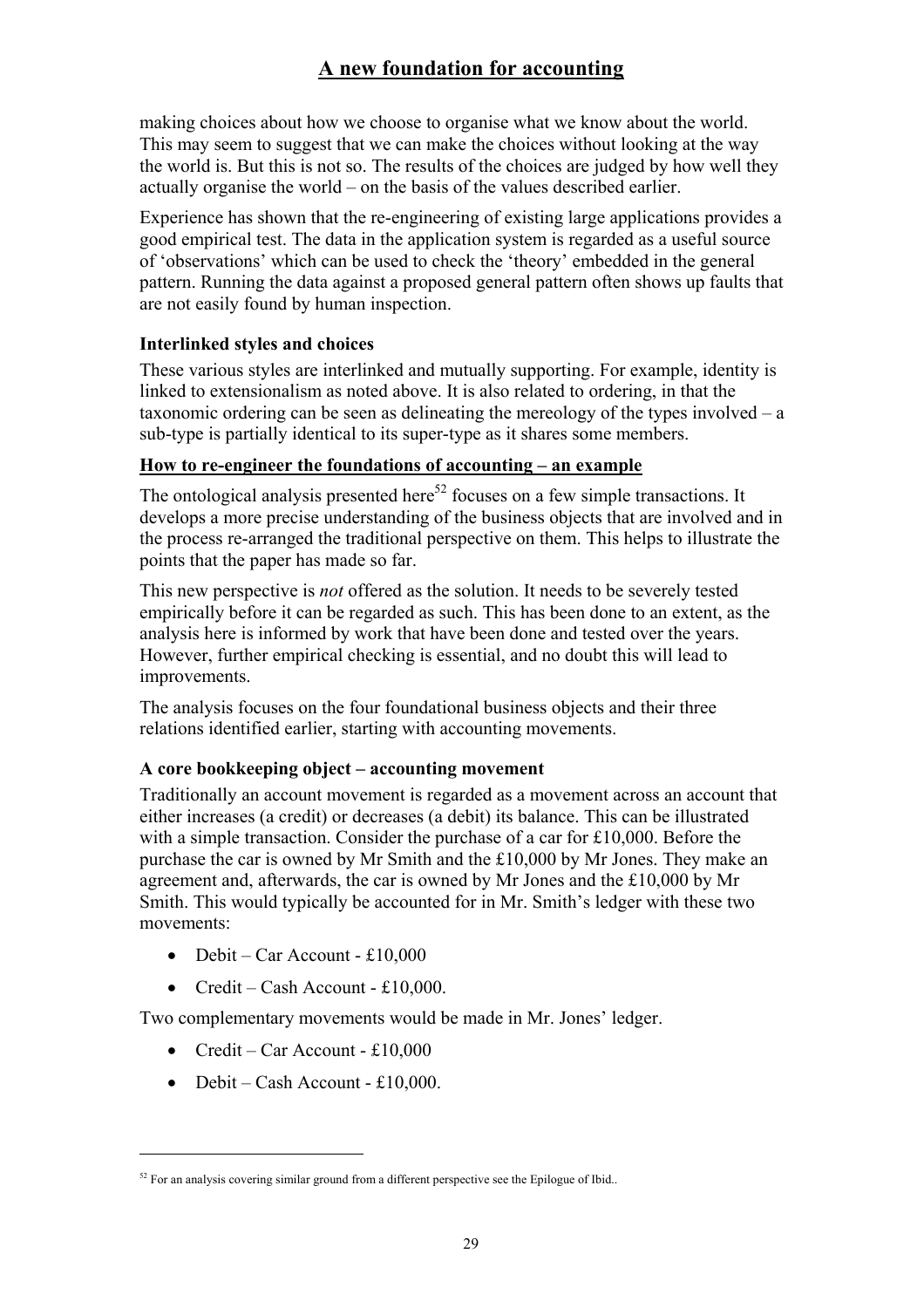These movements are representing the business situation described above. The question is what objects do they commit to existing. Within the business object paradigm, these objects will exist in space-time and we can map their extension.

Consider the car<sup>53</sup>. Before the agreement it was owned by Mr. Smith and after the agreement it is owned by Mr Jones. We can see this as two different ownership states of the car. The £10,000 has corresponding ownership states. The agreement terminates the first state and creates the second state. These are diagrammed in the space-time map below.



**Figure 3 – Ownership state events space-time map** 

This gives us a different perspective on the situation. The closest thing to a movement would be the physical passing over of the £10,000. However, this physical movement is not enough in itself to change ownership. The money could be handed over for counting without any change of ownership taking place. The ownership of a car normally changes without it physically moving at all. The objects that most closely correspond to the debit and credit are the start and end events of the ownership states. There are four of these:

- End Mr. Smith's car ownership state
- Start Mr. Jones' car ownership state

 $\overline{a}$ 

- End Mr. Jones' £10,000 ownership state
- Start Mr. Smith's £10,000 ownership state

There is a reasonably direct correspondence between the cash account movements and the £10,000 ownership state events. The correspondence with the car ownership events is distorted by the ledger using the cash valuation amount rather than the car (asset) directly for entries in the car account. This illustrates that the events give a more accurate picture that the accounting movements. However, a look at Figure 3

<sup>&</sup>lt;sup>53</sup> This analysis has been simplified for exposition. It assumes that the transaction deals with the object itself rather than its property/ownership rights. This simplified analysis can be seen as a first step towards a more precise understanding.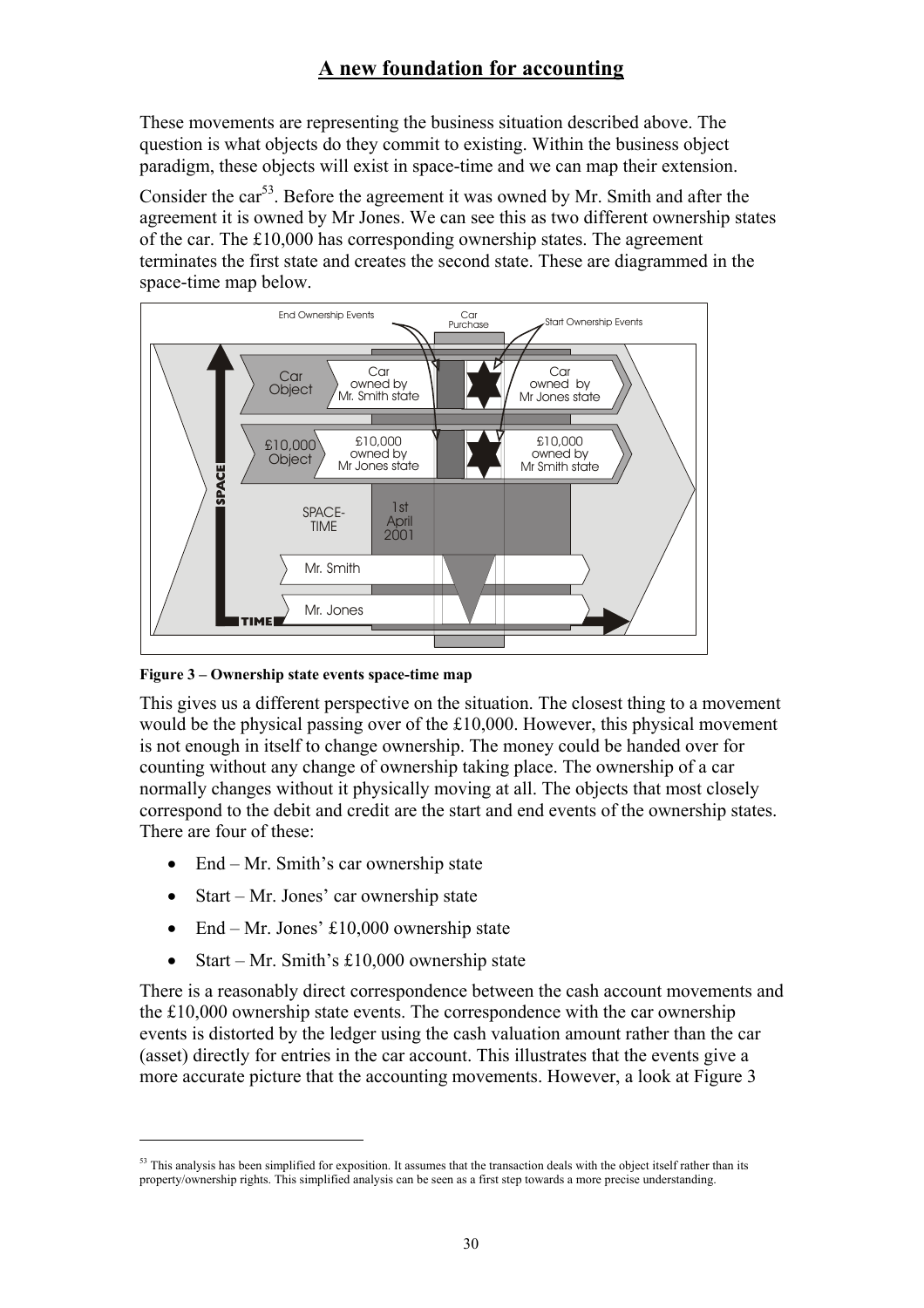helps us to see why, within the confines of a paper and ink technology, the more accurate picture might not be practical.

Notice also the similarities between the events and the four entries described by (Manzoni 1534) in the extract quoted earlier. And that, like them, the events are explicitly linked to both the proprietor and the owner. This new way of looking at the business situation resolves these two well-known inadequacies  $54$ .

The ontological analysis does not take a particular participant's perspective. However, one can build an epistemology on top of this ontology that takes either Mr. Smith or Mr. Jones' perspective. This would leave us with their two ownership events  $- a$ picture much closer to Pacioli's.

#### **A core bookkeeping object – business transaction**

Traditionally the business transaction has the accounting movement as parts or aspects. Ontological analysis maps the extension of the example business transaction. It shows that the transaction contains all four ownership events – reconfirming that the relationship between a business transaction and the ownership events as mereological – whole-part. But this cannot be all the transaction is. A key element of the transaction is the agreement of the parties, Mr. Smith and Mr. Jones. These agreement activities can be seen as temporal slices of the two parties – and are shown as such in Figure 3's space-time map.

#### **A core bookkeeping object – accounting entity**

Pacioli implicitly identified the proprietor (the accounting entity) as the owner of the books. Manzoni and the other sixteenth century writers on accounting explicitly identified the two parties to a transaction. The ontological analysis has identified the activities of the parties as a (mereological) part of the transaction. This gives a straight-forward mereological explanation of the parties' (including the accounting entity's) relationship to the transaction. This is clear in a simple business transaction involving two people – as diagrammed in Figure 3. However, there is a complication that shows up when one starts mapping the extensions of parties that are organisations, and a further complication that arises with large organisations.

### **Organisational parties to the contract – organisation mereology**

Consider a business transaction entered into by a company. The agreement activity is undertaken by someone in the company – acting on behalf of the company – and this activity is part of the transaction. Yet it is the company – and not the person – that enters into the agreement. It appears that responsibility is assumed by the whole for the part's activities.

Now consider a business transaction entered into by a division of a large company. The agreement activity is undertaken by someone in the sales department of the division. Following the same pattern as the first example, we can identify the division as the party responsible for the agreement. But a similar pattern appears if one asks whether the overall company is responsible for the division's agreements – the answer is yes<sup>55</sup>. This gives us a hierarchy of parties that are involved in the transaction

<sup>54</sup> Partridge (1996) *Business Objects: Re - Engineering for re - use* p.418 describes the explanatory value of this new perspective in terms of Aristotle's causes.

<sup>&</sup>lt;sup>55</sup> Assuming the division is not a subsidiary, but a part of the overall company.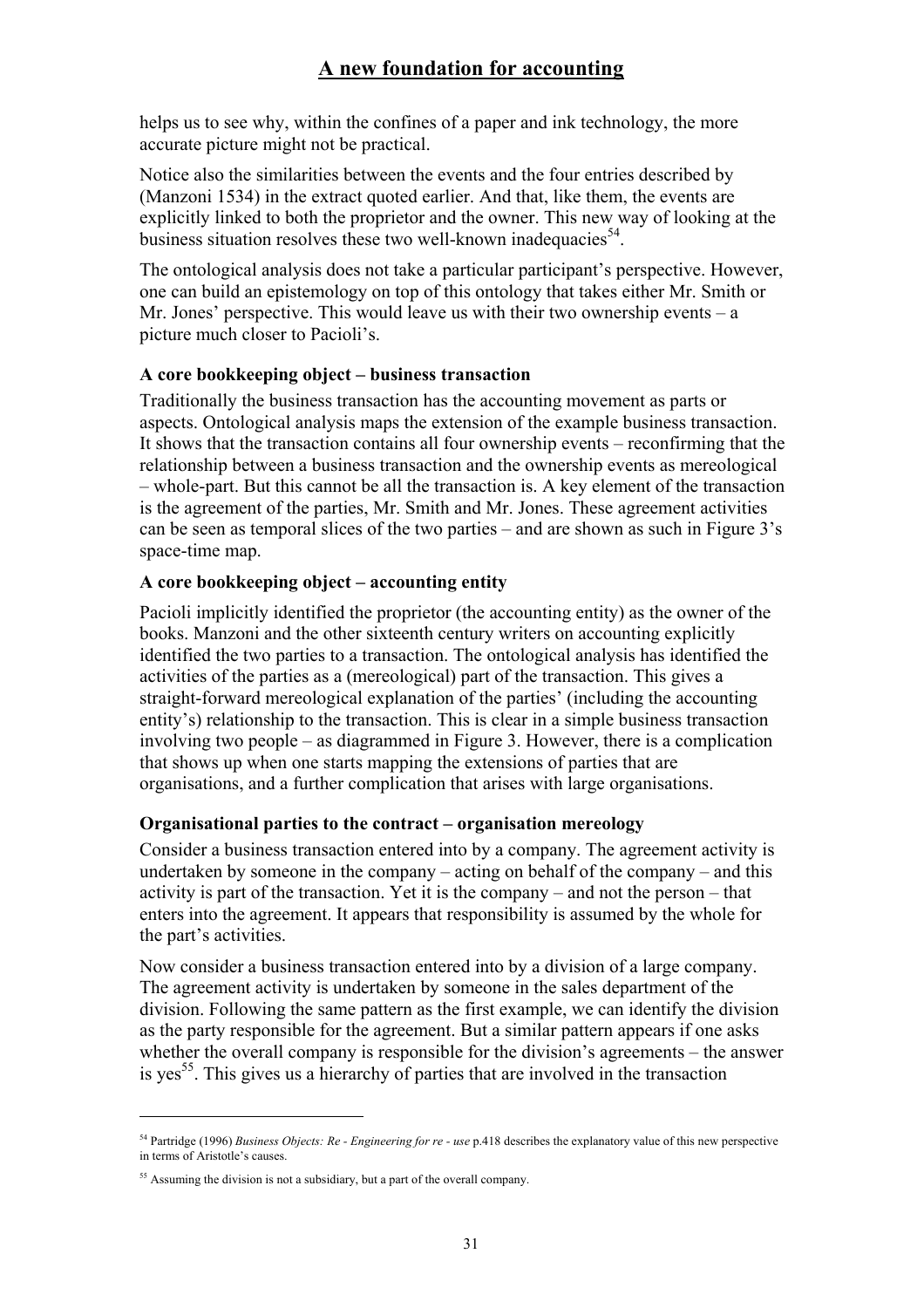through the activities of a single common part<sup>56</sup>. The traditional ledger cannot represent this situation as it implicitly assumes a single proprietor and a single counterparty.

This assumption of a single proprietor places other restrictions on what can be represented. For example, it cannot represent business transactions between two parts of the proprietor in the proprietor's ledger. When one division enters into a transaction with another, the proprietor is not a party to this, so it cannot be represented in its ledger.

These two restrictions can be explained in terms of the ledger being an epistemology that shows the perspective of the proprietor. From this perspective, only the proprietor's involvement in a transaction is relevant, the rest of the hierarchy of parties is not – similarly transactions that do not involve the proprietor are also not relevant. Within the constraints of paper and ink technology it may make practical sense to settle on a single perspective – with more modern computer technology, it does not.

### **A core bookkeeping object – day**

The third foundational business object on our list is day. Traditionally days are periods of time and the relationship with a business transaction is determined by the day upon which the business transaction was made. An ontological analysis of day, requires a general ontological analysis of time periods – this can be found in Ch. 17 – Re-engineering Time of (Partridge 1996). Here a time period is a time slice of the whole universe – for the relevant time period. Days are time slices that start at the beginning of the day and finish at the end of the day. This gives us an extensional explanation of the relationship between days and business transactions – it is mereological. Business transactions are part of the day. One can see this in Figure 3 – where the day object  $1<sup>st</sup>$  April 2001' is shown.

There is an element of epistemic practicality in this. It is an epistemic decision that the system will only *know* the day that the transaction took place rather than the exact time period in which the business transaction actually took place. There is, in principle, no reason why one should not choose a different standard period, and, for example, record the hour or the minute within which the business transaction is made. This may not have been practical with paper and ink technology but has surely become feasible with modern technology. A more modern epistemology of business transactions would need to be able to account for knowing when the transaction took place with finer granularity. In practice, many enterprise systems do this – recording the time of the transaction. The current constrained accounting systems only 'see' the day. Similar comments apply to the monthly and yearly cycles within which the accounting systems operate.

### **A re-arranged view of things**

 $\overline{a}$ 

The brief examples given here show how taking an ontological view gives us a different, more precise, view of the familiar foundational objects. Accounting movements become ownership events, which are components of business transactions, which are, in turn, parts of days. A single proprietor is shown to be merely one aspect of the transaction – which can involve a whole hierarchy of

<sup>56</sup> Partridge (2002d) *What is a customer?* notes how every element of this hierarchy is a customer of the counterparty to the transaction.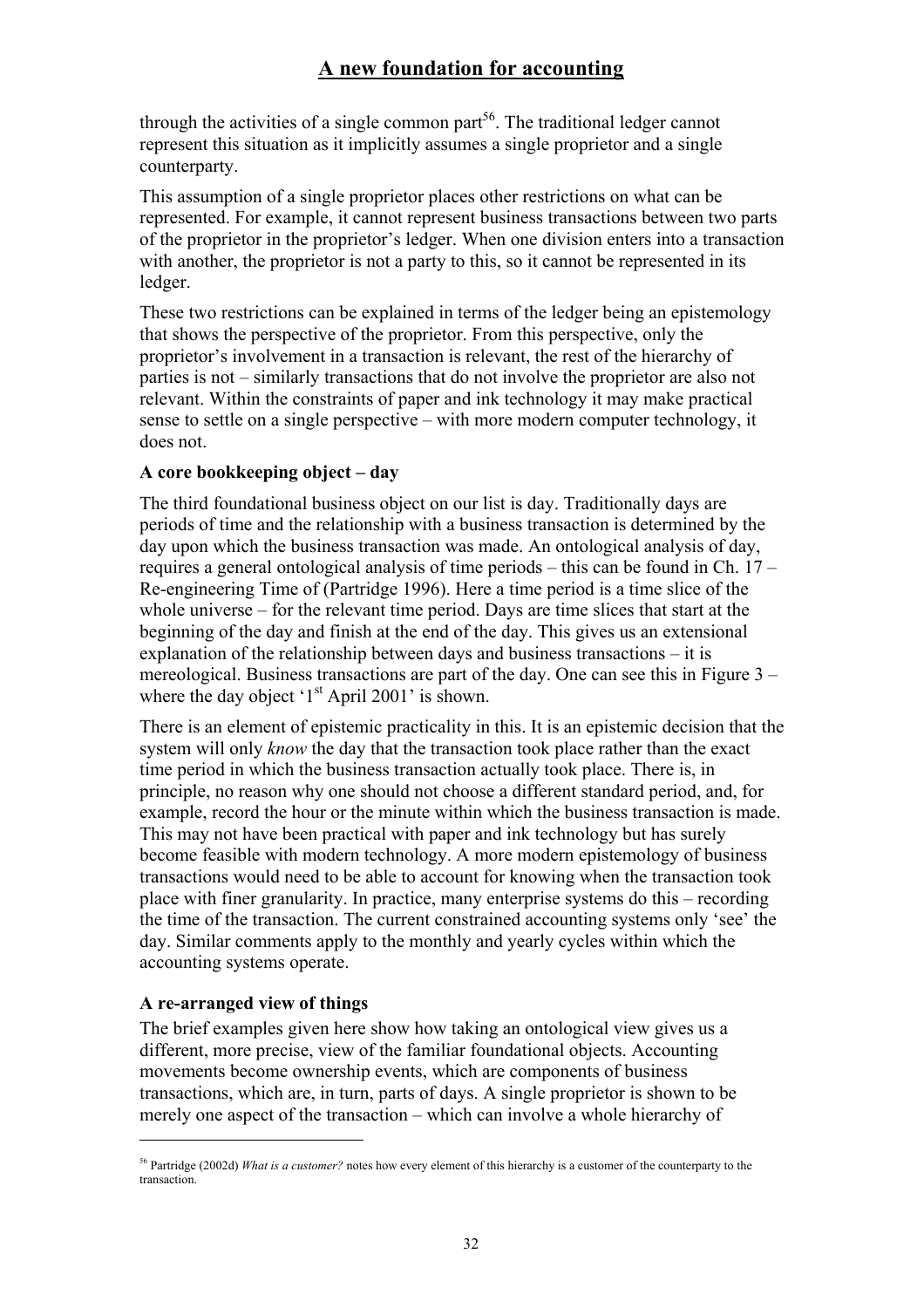organisations. It also shows how the process can naturally resolve well-known inadequacies within a more precise framework. If there were more space, it would be possible to also illustrate how the process leads to more general, simpler patterns.

### **The way forward**

This is only a glimpse of what the new scheme may look like. It is probably only a first step towards the final scheme. Some relevant work is documented elsewhere. (Partridge 2002c) has a reasonable analysis of the mereology of organisations and (Partridge 2002d) has an example of how this may be applied.

The notion of business transaction requires more work. Its intentional nature needs more of an explanation, especially an account of why it is revisable. Also the full variety of patterns of business transactions needs to be accommodated.

The notion of asset also requires more work. The example simplified matters by considering the underlying physical object. The business transaction is actually in the property rights – and this needs to be analysed further.

The notion of valuation requires more work. This will need a general account of modality – as valuations typically consider what something would be worth if one sold it.

## **Summary**

When a substantial undertaking is proposed, it is important that people have some understanding of what the result is going to be, why this is needed and how it is going to be arrived at. This paper has aimed at making these points clearer.

It has briefly reviewed why the emergence of computing technology has created a need for a radical shift in the foundations and framework of accounting's conceptual scheme. It has recommended a reference ontology as the goal of an early stage in this process – the shift of the foundations and recommended ontological analysis as a process for producing this. It has given a brief explanation of what ontology in general is and what this process is in particular. It has then used the basic elements of bookkeeping to illustrate how ontological analysis works and how it leads to radical different views of well-known phenomena and provide an initial view of what would lie at the core of the reference ontology. Taken together these give a good basis for understanding the nature of the undertaking.

### **Acknowledgements**

This report was produced while on sabbatical leave at the Group of Conceptual Modeling and Knowledge Engineering at CNR-LADSEB, Padova. I would like to thank them for their support. I would also like to thank Milena Stefanova, Bob Colomb, Nicola Guarino, Claudio Masolo and Alessandro Oltramari for the numerous fruitful discussions we had on topics related to enterprise ontologies. I would also like to thank Guido Geerts for reviewing an initial draft of a shorter version of this paper.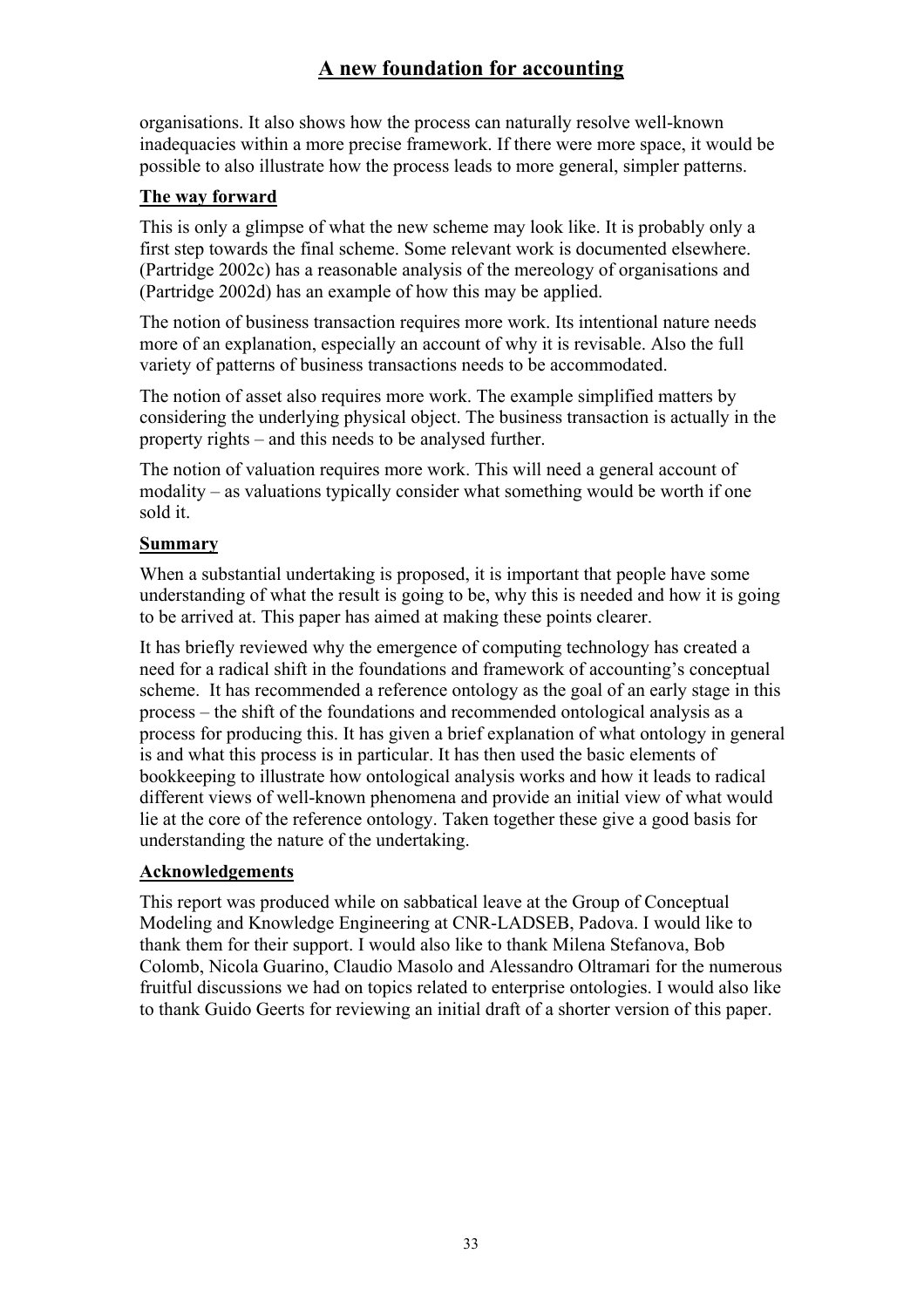#### **References**

Andros, D. P., J. O. Cherrington and E. L. Denna (1992). "Reengineer your accounting, the IBM way." Financial Executive(8): 28-31.

Aristotle The categories.

Armstrong, D. M. (1997). A world of states of affairs. Cambridge ; New York, Cambridge University Press.

Bealer, G. (1982). Quality and concept. Oxford New York, Clarendon Press ; Oxford University Press.

Breuker, J., A. Valente and R. G. F. Winkels (1997). "Legal Ontologies: A Functional View." Proceedings of the First International Workshop on Legal Ontologies (LEGONT'97).

Butterfield, H. (1949). The origins of modern science: 1300-1800. London,, G. Bell and Sons Ltd.

Chomsky, N. (1975). Reflections on language. New York, Pantheon Books.

Clanchy, M. T. (1993). From memory to written record, England 1066-1307. Oxford ; Cambridge, Blackwell.

Collingwood, R. G. (1940). An essay on metaphysics. Oxford, Eng., Clarendon Press.

- Crombie, A. C. (1994). Styles of scientific thinking in the European tradition. London, Duckworth.
- David, J. S., G. J. Gerard and W. E. McCarthy (2002). Design Science: Building the Future of AIS, American Accounting Association.

Dunn, C. L. and W. E. McCarthy (1997). "The REA Accounting Model: Intellectual Heritage and Prospects for Progress." The Journal of Information Systems: pp. 31-51.

Eisenstein, E. L. (1983). The printing revolution in early modern Europe. Cambridge Cambridgeshire ; New York, Cambridge University Press.

- Geerts, G. L. and W. E. McCarthy (2002). "An Ontological Analysis of the Primitives of the Extended-REA Enterprise Information Architecture." The International Journal of Accounting Information Systems Vol. 3: pp. 1-16.
- Gilbert, M. (1992). On social facts. Princeton, N.J., Princeton University Press.
- Goetz, B. E. (1939). "What's wrong with accounting." Advanced Management (Fall): pp. 151-57.
- Goody, J. (1977). The domestication of the savage mind. Cambridge Eng. ; New York, Cambridge University Press.
- Gruber, T. R. (1993). "A translation approach to portable ontology specifications." Knowledge acquisition Vol. 5(No. 2): pp. 199-220 (doi:10.1006/knac.1993.1008).
- Hacking, I. (2002). Historical ontology. Cambridge, Mass., Harvard University Press.
- Hanson, N. R. (1958). Patterns of discovery; an inquiry into the conceptual foundations of science. Cambridge Eng., University Press.
- Hoffman, J. and G. S. Rosenkrantz (1994). Substance among other categories. Cambridge ; New York, Cambridge University Press.
- Ingarden, R. (1964). Der Streit um die Existenz der Welt. 1. Existentialontologie. Tèubingen, M. Niemeyer.
- Kent, W. (1978). Data and reality : basic assumptions in data processing reconsidered. Amsterdam ; New York New York, North-Holland Pub. Co. ; sole distributors for the U.S.A. and Canada Elsevier/North-Holland.
- Körner, S. (1970). Categorial frameworks. Oxford,, Blackwell.
- Kripke, S. A. (1982). Wittgenstein on rules and private language : an elementary exposition. Cambridge, Mass., Harvard University Press.

Kuhn, T. S. (1970). The structure of scientific revolutions. Chicago,, University of Chicago Press.

Lewis, D. K. (1986). On the plurality of worlds. Oxford, UK ; New York, NY, B. Blackwell.

Lewis, D. K. (1991). Parts of classes. Oxford, UK ; Cambridge, Mass., B. Blackwell.

- Littleton, A. C. (1933). Accounting evolution to 1900. New York, N.Y.,, American Institute Publishing Co. inc.
- Lloyd, G. E. R. (1992). Polarity and analogy : two types of argumentation in early Greek thought. Bristol Indianapolis, Bristol Classical Press ; Hackett.
- Locke, J. (1690). An essay concerning human understanding. London, T. Basset.

Manzoni, D. (1534). Quaderno doppio col suo giornale : novamente composto, & diligentissimamente ordinato, secondo il costume di Venetia. Venice, Comin de Tridino de Monserrato.

Marcus, R. B. (1993). Modalities : philosophical essays. New York, Oxford University Press.

McCarthy, W. E. (1982). "The REA Accounting Model: A Generalized Framework for Accounting Systems in a Shared Data Environment." The Accounting Review: pp. 554-78.

Mealy, G. H. (1967). "Another Look at Data." Proceeding of AFIPS 1967 Fall Joint Computer Conference Vol. 31.

- Mill, J. S. (1848). A system of logic, ratiocinative and inductive; being a connected view of the principles of evidence and the methods of scientific investigation. New York,, Harper & Brothers.
- Nerlich, G. (1994). The shape of space. Cambridge ; New York, Cambridge University Press.
- Nissen, H. J., P. Damerow and R. K. Englund (1993). Archaic bookkeeping : early writing and techniques of economic administration in the ancient Near East. Chicago, Ill., University of Chicago Press.
- Olson, D. R. (1994). The world on paper : the conceptual and cognitive implications of writing and reading. Cambridge ; New York, Cambridge University Press.

Ong, W. J. (1988). Orality and literacy : the technologizing of the word. London ; New York, Routledge.

Pacioli, L. (1494). Particularis de computis et scripturis. Summa de arithmetica, geometria, proportioni et proportionalita. Venice, Paganino de Paganini.

Partridge, C. (1996). Business Objects: Re - Engineering for re - use. Oxford, Butterworth Heineman.

Partridge, C. (2002a). LADSEB-CNR - Technical report 06/02 - Note: A Couple of Meta-Ontological Choices for Ontological Architectures. Padova, The BORO Program, LADSEB CNR, Italy.